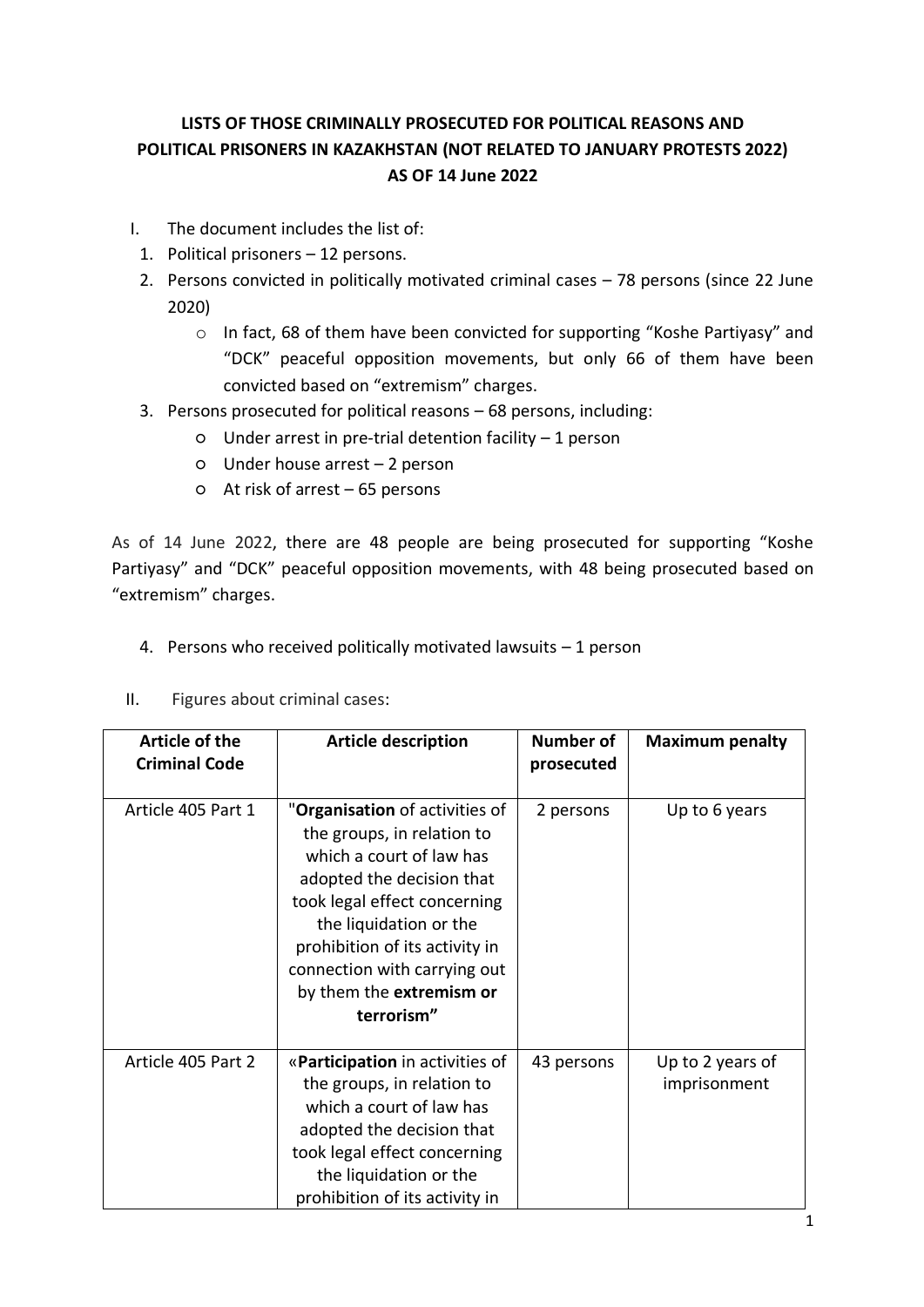|                    | connection with carrying out<br>by them the extremism or<br>terrorism"                                             |           |                                     |
|--------------------|--------------------------------------------------------------------------------------------------------------------|-----------|-------------------------------------|
| Article 378        | "Insult of representative of<br>authority"                                                                         | 2 persons | Arrest up to 40 days                |
| Article 380        | "Use of force in relation of<br>representative<br>of authority"                                                    | 1 person  | Up to 3 years of<br>imprisonment    |
| Article 274        | "Dissemination of knowingly<br>false information"                                                                  | 4 persons | Up to 3 years of<br>imprisonment    |
| Article 147 part 4 | "Violation of integrity of<br>private life and the<br>legislation on personal data<br>and their protection"        | 1 person  | Up to 5 years of<br>imprisonment    |
| 245 part 3         | ("grand evasion of taxes and<br>(or) other obligatory<br>payments to the budget from<br>commercial organisations") | 6 persons | Up to 8 years of<br>imprisonment    |
| 262 part 1         | ("establishment and<br>management of an organised<br>criminal group")                                              | 2 persons | Up to 12 years of<br>imprisonment   |
| 262 part 2         | ("Participation in the<br>organized group or criminal<br>organization")                                            | 4 persons | Up to 10 years of<br>imprisonment   |
| 28 part 5          | («Types of accomplices of a<br>criminal infraction»                                                                | 1 person  |                                     |
| 131                | («insult")                                                                                                         | 1 person  | Maximum penalty is<br>still unclear |
| 188-1              | ("cattle rustling")                                                                                                | 3 persons | Up to 5 years of<br>imprisonment    |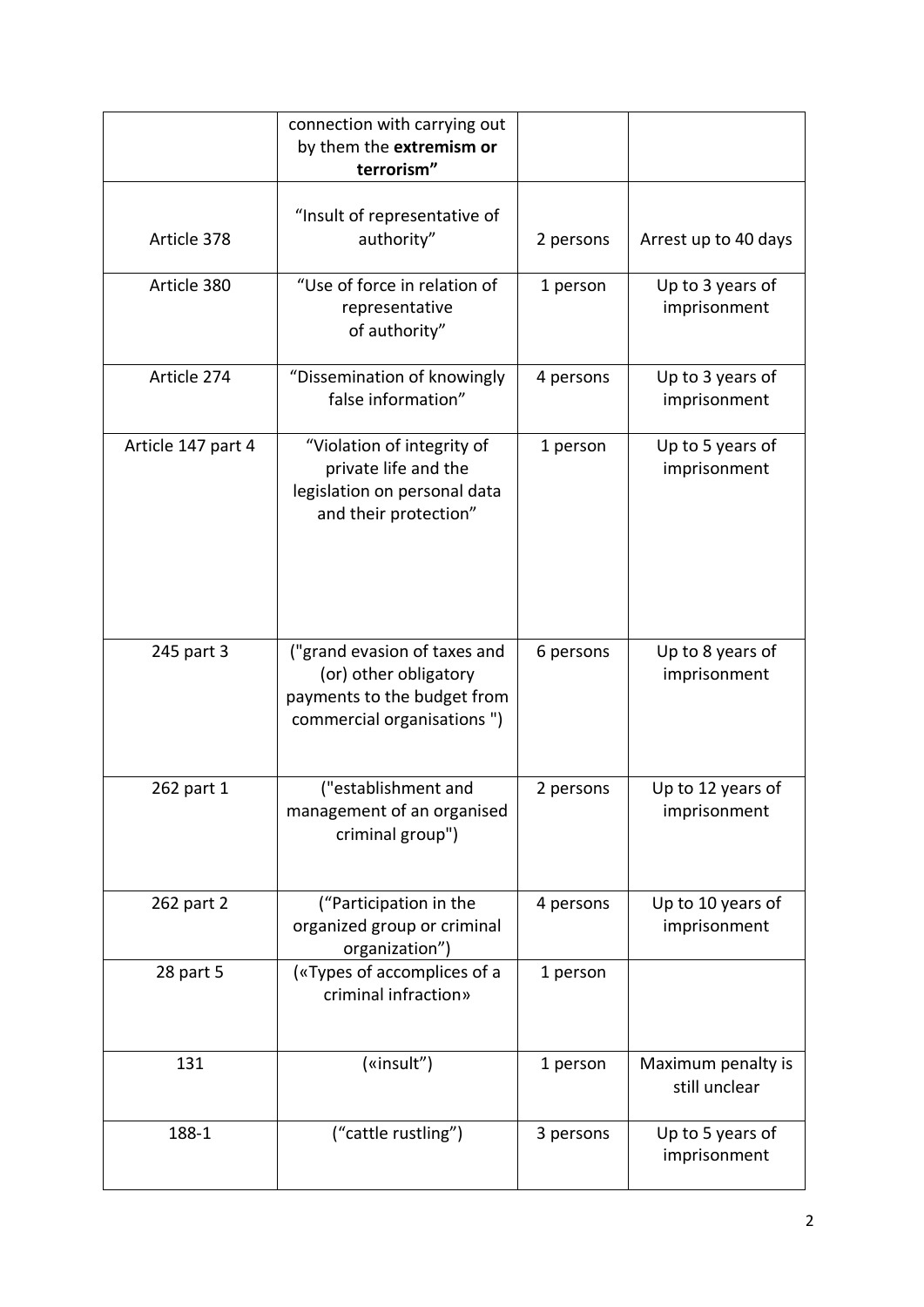| 296 Part 2                | («Illegal production,<br>processing, acquisition,<br>storage, transportation with<br>no intent of sale of narcotic<br>drugs, psychotropic<br>substances, their analogues,<br>precursors»)                                                                                                                                                                                                                                                         | 2 persons  | 40 days of arrest                 |
|---------------------------|---------------------------------------------------------------------------------------------------------------------------------------------------------------------------------------------------------------------------------------------------------------------------------------------------------------------------------------------------------------------------------------------------------------------------------------------------|------------|-----------------------------------|
| 238 Part 1                | («premeditated<br>bankruptcy»)                                                                                                                                                                                                                                                                                                                                                                                                                    | 1 person   | Up to 3 years of<br>imprisonment  |
| 258 Part 2                | ("Financing of terrorist or<br>extremist activity and other<br>aiding and abetting to the<br>terrorism or extremism")<br>("The same actions,<br>committed repeatedly or by<br>person with the use of his<br>(her) official position or by<br>person, exercising<br>management functions in<br>commercial or other<br>organization, or by leader of<br>public association, or by<br>group of persons on previous<br>concert, or on a large scale") | 11 persons | Up to 12 years of<br>imprisonment |
| 218 part 3 (point<br>2,3) | Legalization (laundering) of<br>money and (or) other<br>property, received by<br>criminal way, by criminal<br>group; on the large scales,                                                                                                                                                                                                                                                                                                         |            | Up to 7 years of<br>imprisonment  |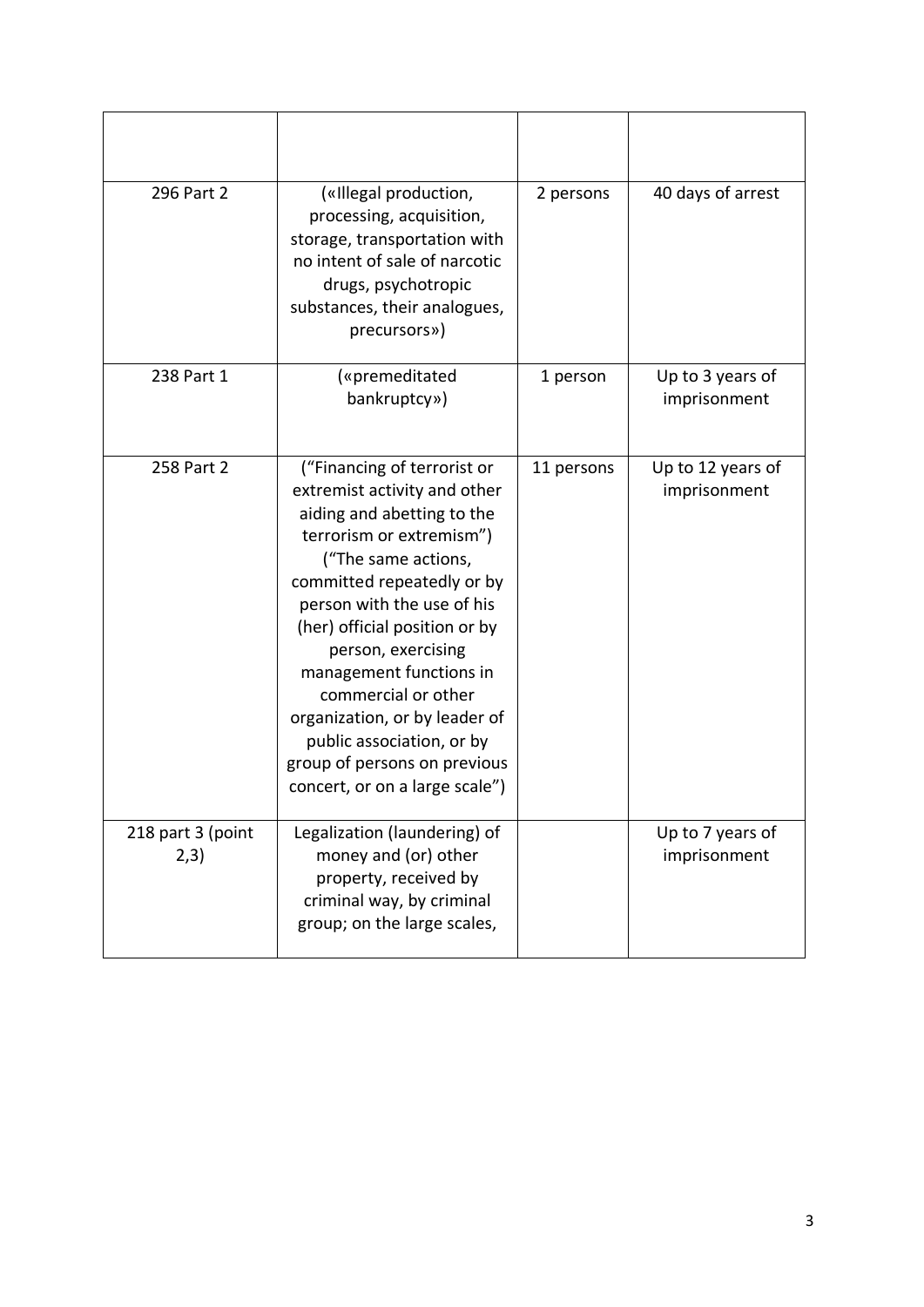## **1. THE LIST OF POLITICAL PRISONERS – 12 PERSONS AS OF 14 June 2022**

In the period from August 2020 to June 2022, the following activists were arrested and detained in pre-trial detention facility for their support of "Koshe Partiyasy" peaceful opposition movement or based on other politically motivated charges:

- 1) Mendygaziyev Bekizhan
- 2) Baktybayev Bagdat

#### **The following individuals convicted to prison terms:**

- 1) Chuprina Igor
- 2) Ginatullin Ruslan
- 3) Yelshibayev Yerzhan
- 4) Kusmankyzy Saltanat
- 5) Jussupov Baurzhan
- 6) Dauletiyarova Nataliya
- 7) Batkayev Rinat
- 8) Akhmetov Ulasbek
- 9) Okhasov Orynbai
- 10) Amirov Erulan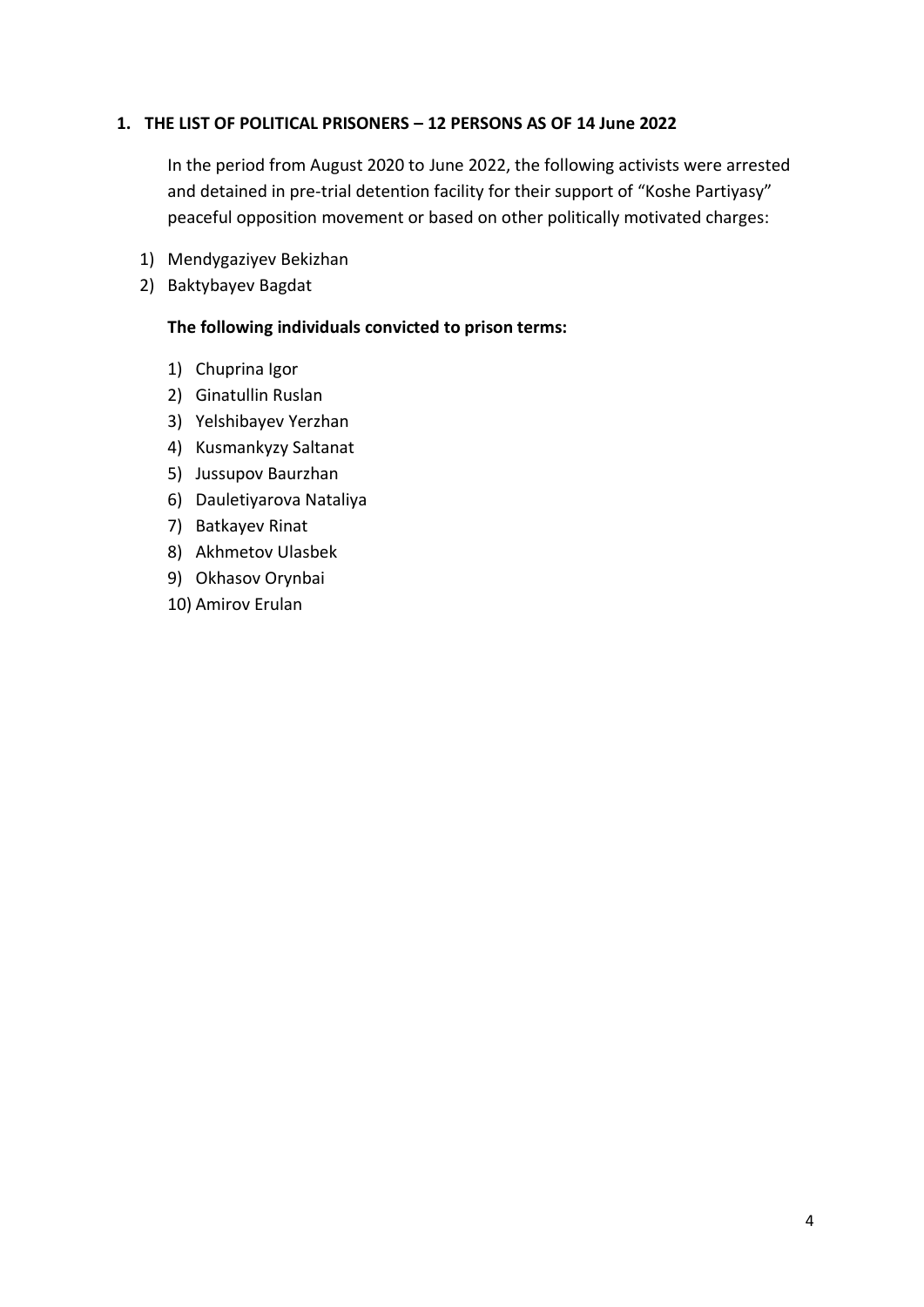# **2. THE LIST OF PERSONS CONVICTED TO RESTRICTION OF LIBERTY IN POLITICALLY MOTIVATED CRIMINAL CASES – 78 PERSONS (since 22 June 2020)**

| <b>Surname and Name</b> | City   | <b>Article</b>           | <b>Details</b>                  |
|-------------------------|--------|--------------------------|---------------------------------|
| 1. Ilyashev Alnur       | Almaty | 274 Part 2               | 3 years of                      |
|                         |        | (dissemination of        | restriction of                  |
|                         |        | knowingly false          | liberty (22 June                |
|                         |        | information)             | 2020)                           |
| 2. Yeskhozhin Yerbol    | Astana | 378 («insult of          | 80 MCI (\$487)                  |
|                         |        | representative of        |                                 |
|                         |        | authority») for          |                                 |
|                         |        | words                    |                                 |
|                         |        | «Nazarbayev's            |                                 |
|                         |        | puppies»                 |                                 |
|                         |        |                          |                                 |
|                         |        |                          |                                 |
|                         |        |                          |                                 |
|                         |        | 378 («insult of          | 20 MCI (\$122)                  |
|                         |        | representative of        |                                 |
|                         |        | authority») for<br>words |                                 |
|                         |        | «Nazarbayev's            |                                 |
|                         |        | puppies»                 |                                 |
|                         |        |                          |                                 |
|                         |        |                          |                                 |
|                         |        |                          |                                 |
|                         |        | 405 Part 1               | 2.5 years of jail               |
|                         |        |                          | (3 August 2021)                 |
|                         |        |                          |                                 |
|                         |        |                          |                                 |
| 3. Sabitov Aibek        | Astana | 378 («insult of          | 80 MCI (\$487)                  |
|                         |        | representative of        |                                 |
|                         |        | authority») for          |                                 |
|                         |        | words «cops are          |                                 |
|                         |        | running away»            |                                 |
|                         |        |                          |                                 |
|                         |        |                          |                                 |
|                         |        | 405 Part 2               |                                 |
|                         |        |                          | 1 year of<br>restriction of     |
|                         |        |                          |                                 |
|                         |        |                          | liberty and a 3-<br>year ban on |
|                         |        |                          | social and                      |
|                         |        |                          | political                       |
|                         |        |                          | activities                      |
|                         |        |                          | $(13$ May 2021)                 |
|                         |        |                          |                                 |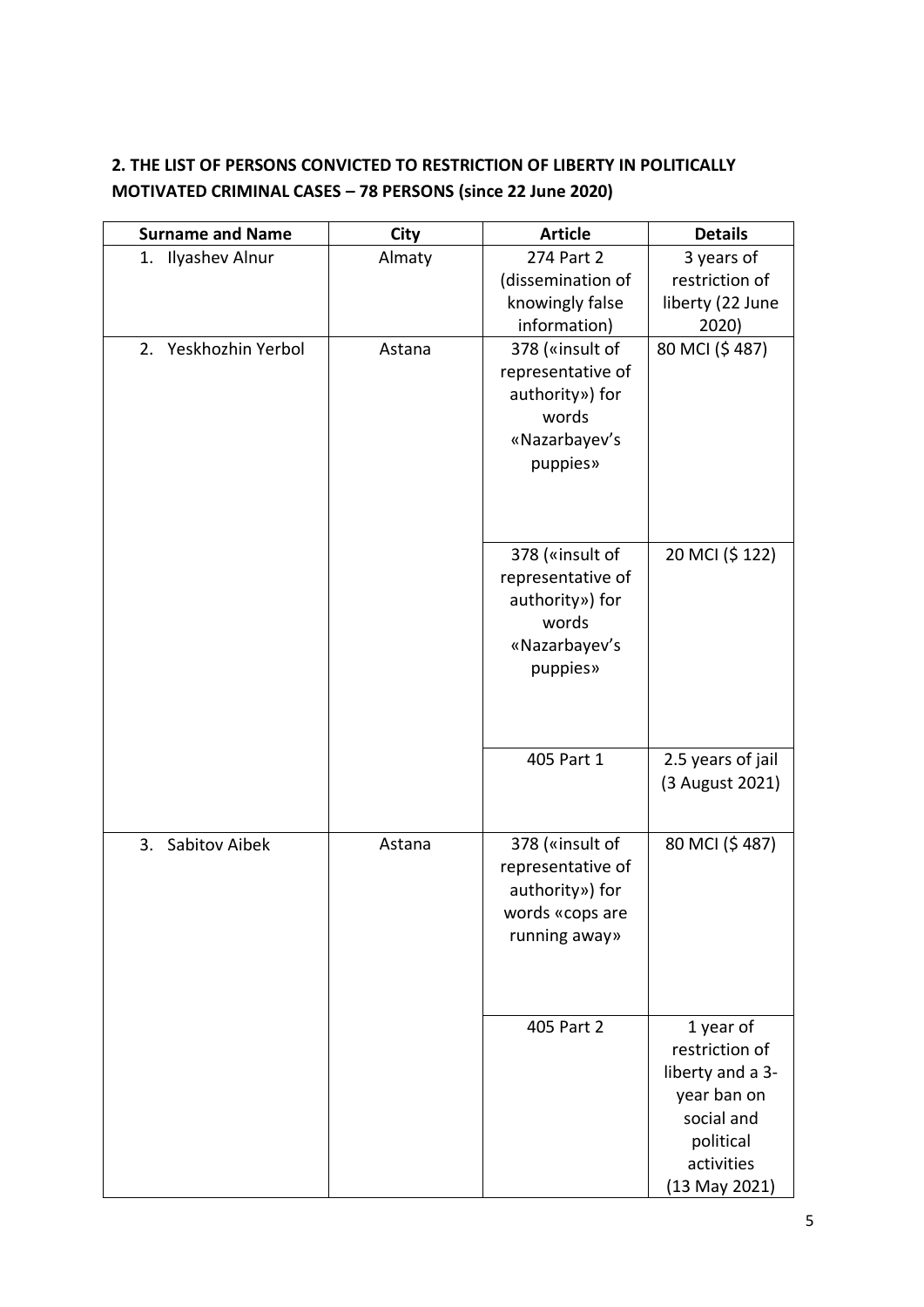| 4. Nurkanov Ruslan             | Kasym Kaysenov<br>village                | 405 Part 2 (DCK) | 1.5 years of<br>restriction of<br>liberty (21<br><b>August 2020)</b> |
|--------------------------------|------------------------------------------|------------------|----------------------------------------------------------------------|
|                                |                                          | 378 Part 2       | Fine 5 MCI (\$32)<br>80 hours of<br>public works                     |
| 5. Abdrakhmanov<br>Murat       | Taldykorgan                              | 405 Part 2 (DCK) | 1 year of<br>restriction of<br>liberty (9<br>September<br>2020)      |
| 6. Omarov Askarali             | Zhairem village<br>(Karaganda<br>region) | 405 Part 2       | 1 year of<br>restriction of<br>liberty (14<br>September 2020         |
| 7. Zakarina Laura              | Petropavlovsk                            | 380              | 2 years of<br>restriction of<br>liberty (7<br>October 2020)          |
| 8. Shukeyeva Anna              | Astana                                   | 378              | 25 MCI (\$160 -<br>12 October<br>2020)                               |
| 9. Shermakhanbetova<br>Kanchay | Saryagash                                | 380              | 1 year of<br>restriction of<br>liberty (12<br>October 2020)          |
| 10. Onerkhan Nurbol            | <b>Birlik village</b>                    | 405 Part 2       | 1 year of<br>restriction of<br>liberty (2<br>November 2020)          |
| 11. Sarkulov Bauyrzhan         | Aktobe                                   | 405 Part 2       | 1 year of<br>restriction of<br>liberty (19<br>November 2020)         |
| 12. Baidauletov Murat          | Shymkent                                 | 405 Part 2       | 1 year of<br>restriction of<br>liberty (20<br>November 2020)         |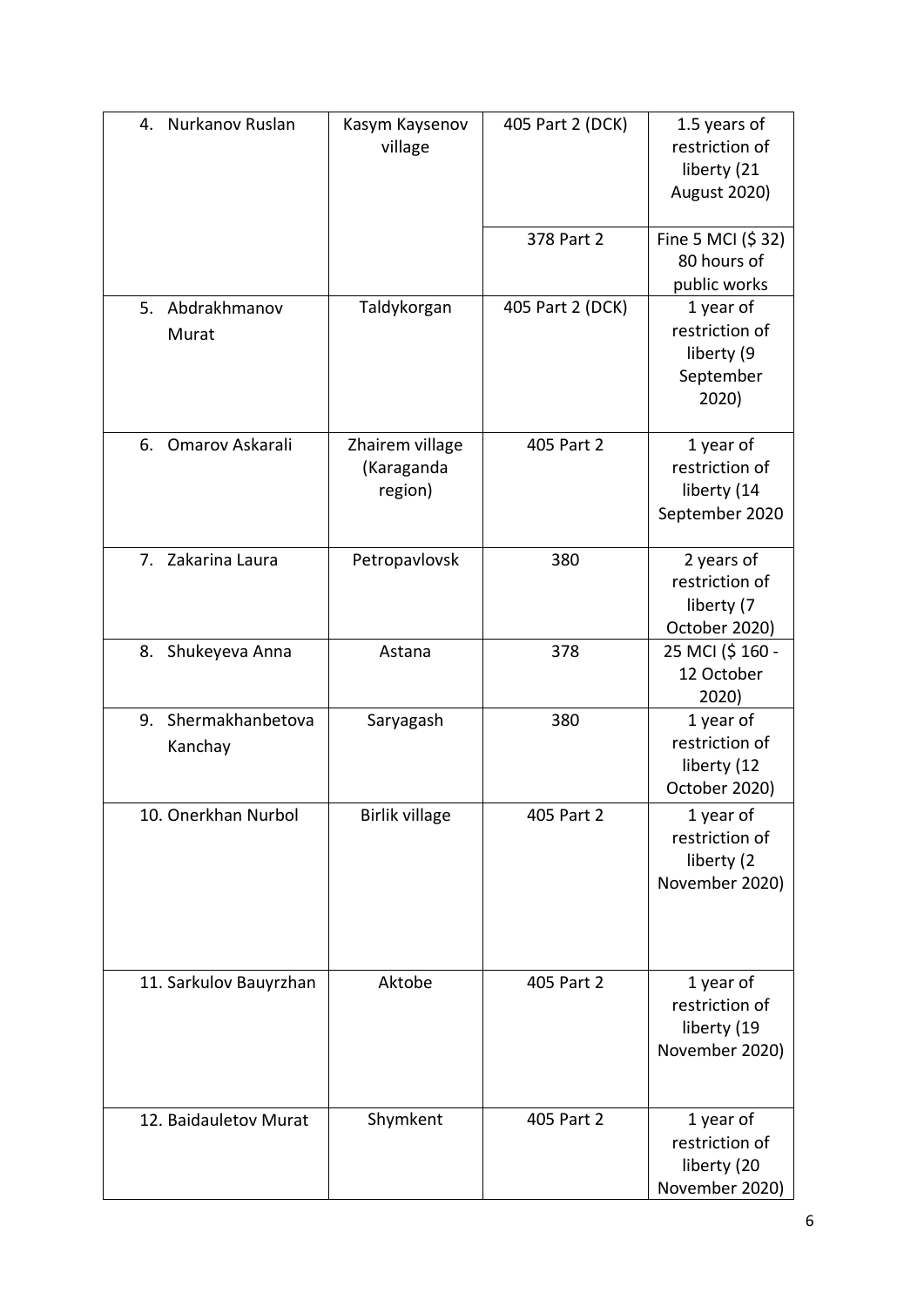| 13. Alipkaliyev<br>Bauyrzhan | Uralsk           | 378                                                                             | 80 hours of<br>public works and<br>fine 5 MCI $($ \$<br>32)(2 December<br>2020) |
|------------------------------|------------------|---------------------------------------------------------------------------------|---------------------------------------------------------------------------------|
| 14. Uvaliyev Kuat            | Astana           | 405 Part 2                                                                      | 1 year of<br>restriction of<br>liberty (8<br>December 2020)                     |
| 15. Moldin Alibek            | Aktobe           | 405 Part 2<br>405 Part 2                                                        | 1 year of<br>restriction of<br>liberty (21<br>December 2020)                    |
| 16. Duysenbiyev Marat        | Turkestan region | 405 Part 1<br>405 Part 2                                                        | 3 years and 6<br>months of<br>restriction of<br>liberty (21<br>December 2020)   |
| 17. Urdabekova Feruza        | Astana           | 378 («insult of<br>representative of<br>authority» - for the<br>word «animals») | Fine \$132                                                                      |
| 18. Azhguzhinov Askar        | Atyrau           | 405 Part 1                                                                      | 3 years of<br>restriction of<br>liberty (8<br>January 2021)                     |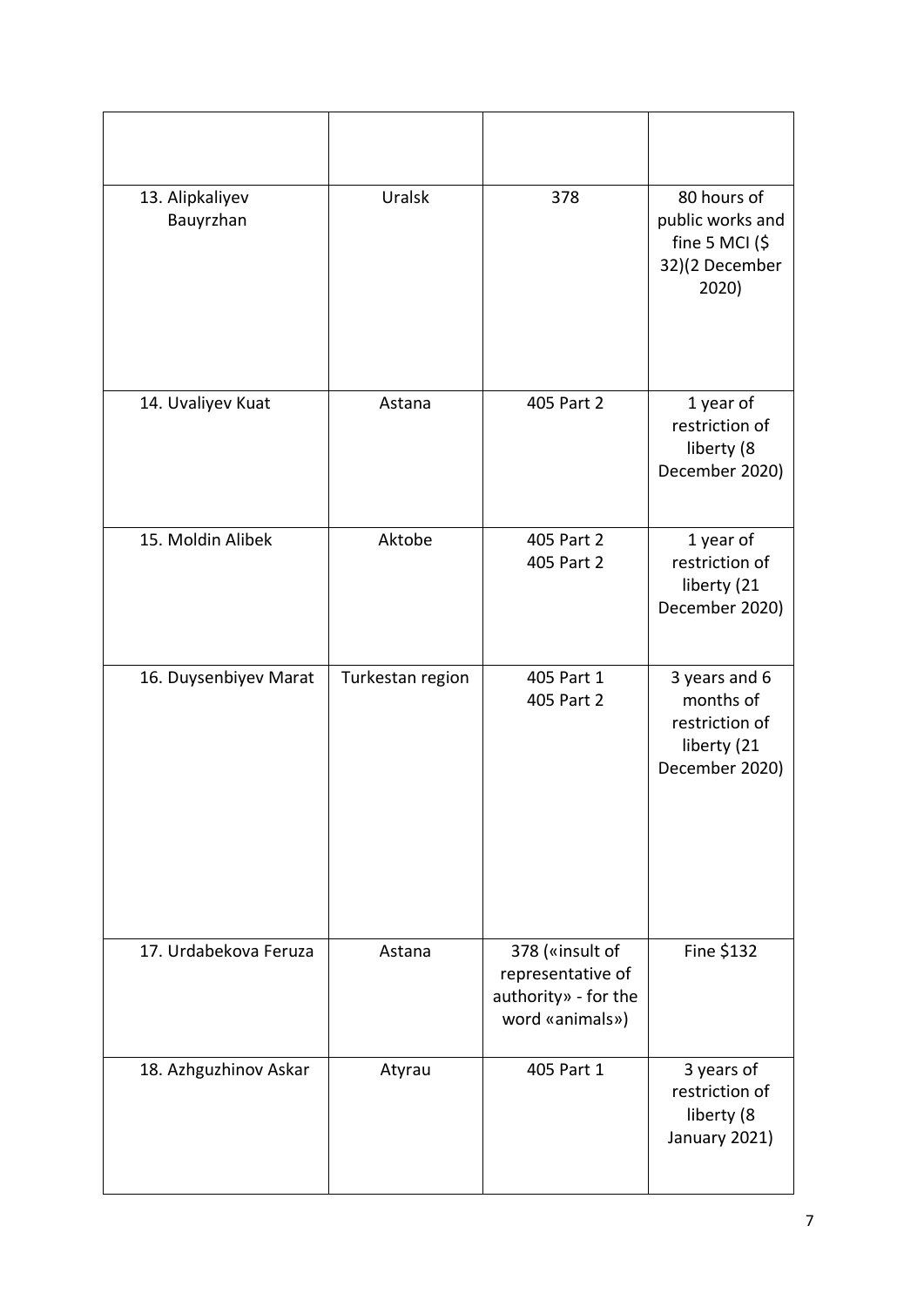| 19. Sultanbekov Kairat       | Turkestan region | 405 Part 2               | 1 year of<br>restriction of<br>liberty (26<br>January 2021)                                                                             |
|------------------------------|------------------|--------------------------|-----------------------------------------------------------------------------------------------------------------------------------------|
| 20. Baktybayev               | Shu (Jambyl      | 405 Part 1               | 1 year of                                                                                                                               |
| Baghdat                      | Region)          | 405 Part 2               | restriction of<br>liberty (4                                                                                                            |
|                              |                  | 296 Part 2               | February 2021)<br>and 5 years of<br>ban on using<br>social media                                                                        |
| 21. Seidakhmetova<br>Zubaida | Astana           | 378                      | 80 hours of<br>community<br>service and fine<br>\$34 (17<br>February 2021)                                                              |
| 22. Nurmaganov Askar         | Karaganda        | 405 Part 2               | 1 year of<br>restriction of<br>liberty and a 3-<br>year ban on<br>social and<br>political<br>activities (22<br>February 2021)           |
| 23. Kambarova Zhazira        | <b>Taraz</b>     | 405 Part 1<br>405 Part 2 | 2 years of<br>restriction of<br>liberty and a 5-<br>year ban on<br>social activities<br>and on use of<br>social media (2<br>March 2021) |
| 24. Lepesova Nazira          | <b>Taraz</b>     | 405 Part 1<br>405 Part 2 | 2 years of<br>restriction of<br>liberty and a 5-<br>year ban on<br>social activities<br>and on use of<br>social media (4<br>March 2021) |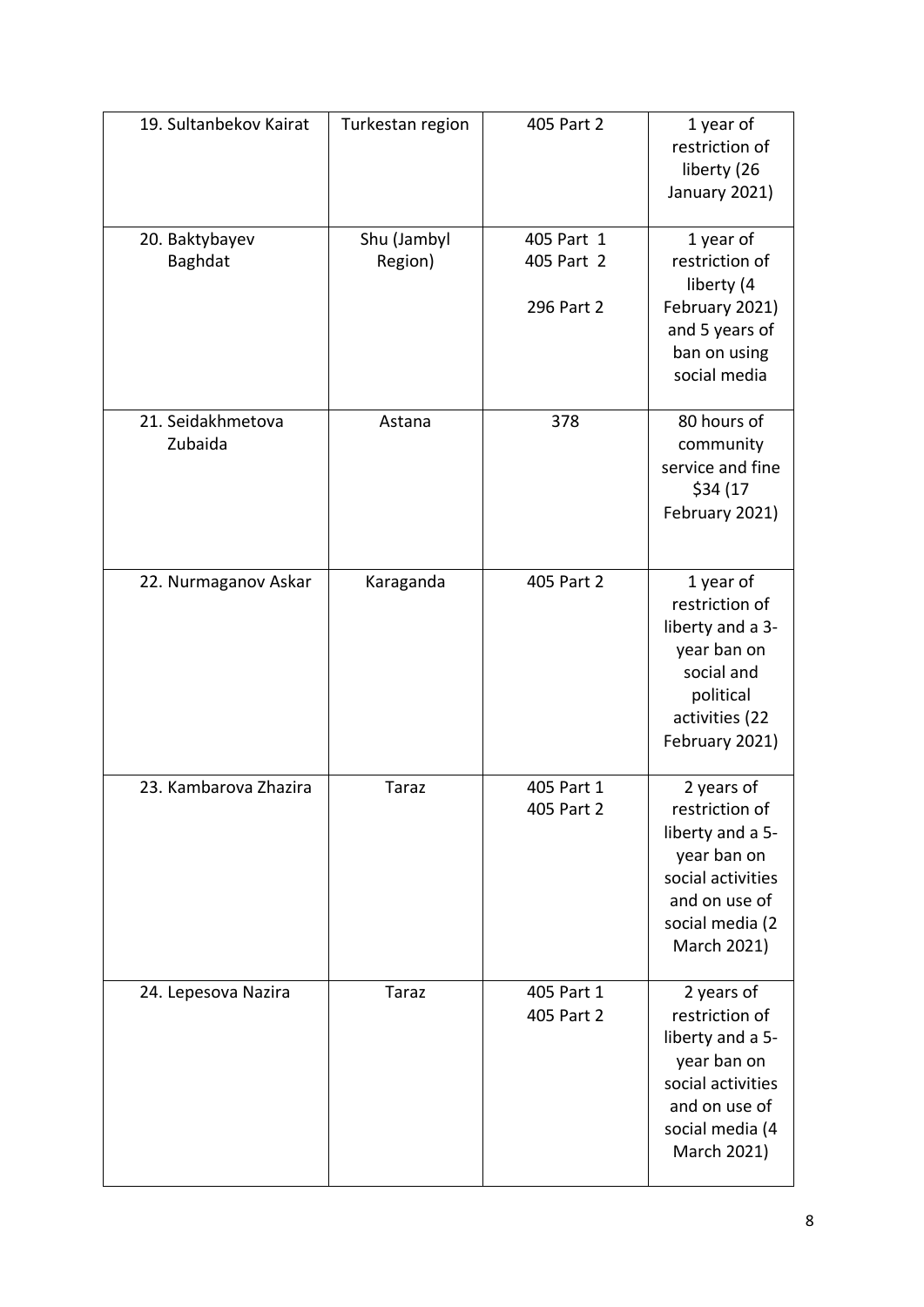| 25. Lesova Nazira          | <b>Taraz</b>     | 405 Part 1<br>405 Part 2 | 2 years of<br>restriction of<br>liberty and a 5-<br>year ban on<br>social activities<br>and on use of<br>social media (4<br>March 2021)                                         |
|----------------------------|------------------|--------------------------|---------------------------------------------------------------------------------------------------------------------------------------------------------------------------------|
| 26. Syzdykbek Sabit        | Turkestan region | 405 Part 2               | 1 year of<br>restriction of<br>liberty and a 3-<br>year ban on<br>social activities<br>and on use of<br>social media,<br>100 hours of<br>community<br>service (4 March<br>2021) |
| 27. Sabanshiyev Yerkin     | Kaskelen         | 405 Part 2               | 1 year of<br>restriction of<br>liberty and a 3-<br>year ban on use<br>of social media<br>(7 April 2021)                                                                         |
| 28. Dzhakupov Kanat        | Kaskelen         | 405 Part 2               | 1 year of<br>restriction of<br>liberty and a 2-<br>year ban on<br>social activities<br>(9 April 2021)                                                                           |
| 29. Baimagambetov<br>Murat | Kyzylorda        | 405 Part 2               | 2 years of<br>restriction of<br>liberty (20 April<br>2021)                                                                                                                      |
| 30. Utepova Aigul          | Astana           | 405 Part 2               | 1 year of<br>restriction of<br>liberty and a 3-<br>year ban on<br>social and                                                                                                    |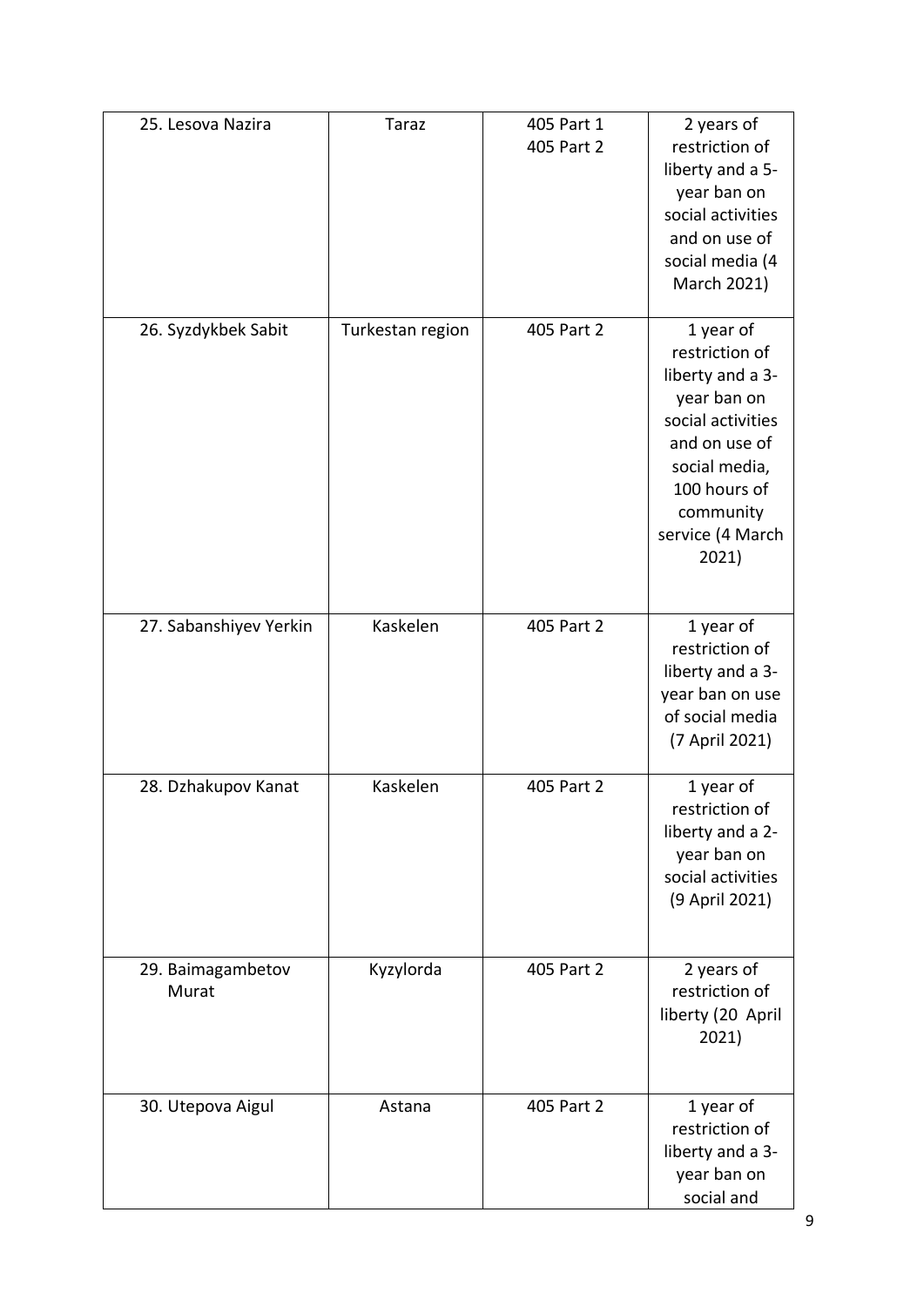|                               |                               |                                        | political<br>activities (29<br>April 2021)                                                                               |
|-------------------------------|-------------------------------|----------------------------------------|--------------------------------------------------------------------------------------------------------------------------|
| 31. Sultanov Abaibek          | Kaskelen                      | 405 Part 2                             | 1 year of<br>restriction of<br>liberty and a 3-<br>year ban on<br>social and<br>political<br>activities (14<br>May 2021) |
| 32. Batkayev Rinat            | Atyrau                        | 216 Part 3<br>262 Part 2               | 3 years of<br>probation (17<br>May 2021)<br>Appeal court: 5<br>years in prison<br>(26 July 2021)                         |
| 33. Jussupov Baurzhan         | Aksai                         | 245 Part 3<br>262 Part 2               | 5 years of<br>probation (17<br>May 2021)                                                                                 |
|                               |                               |                                        | Appeal court:<br>5.5 years in<br>prison (26 July<br>2021)                                                                |
| 34. Dauletiyarova<br>Nataliya | Atyrau                        | 245 Part 3<br>419 Part 3<br>262 Part 1 | 5 years of<br>probation (17<br>May 2021)                                                                                 |
|                               |                               |                                        | Appeal court:<br><b>7years in prison</b><br>(26 July 2021)                                                               |
| 35. Korbakov Merei            | Mangistau                     | 380                                    | 5 years in prison<br>$(17$ May 2021)                                                                                     |
|                               |                               |                                        | Appeal court: 5<br>years in prison<br>was replaced to<br>1.5 years of<br>restriction of<br>freedom (15 July<br>2021)     |
| 36. Nogayev Berik             | Kandyagash<br>(Aktobe region) | 405 Part 2                             | 2 years of<br>restriction of<br>liberty and ban                                                                          |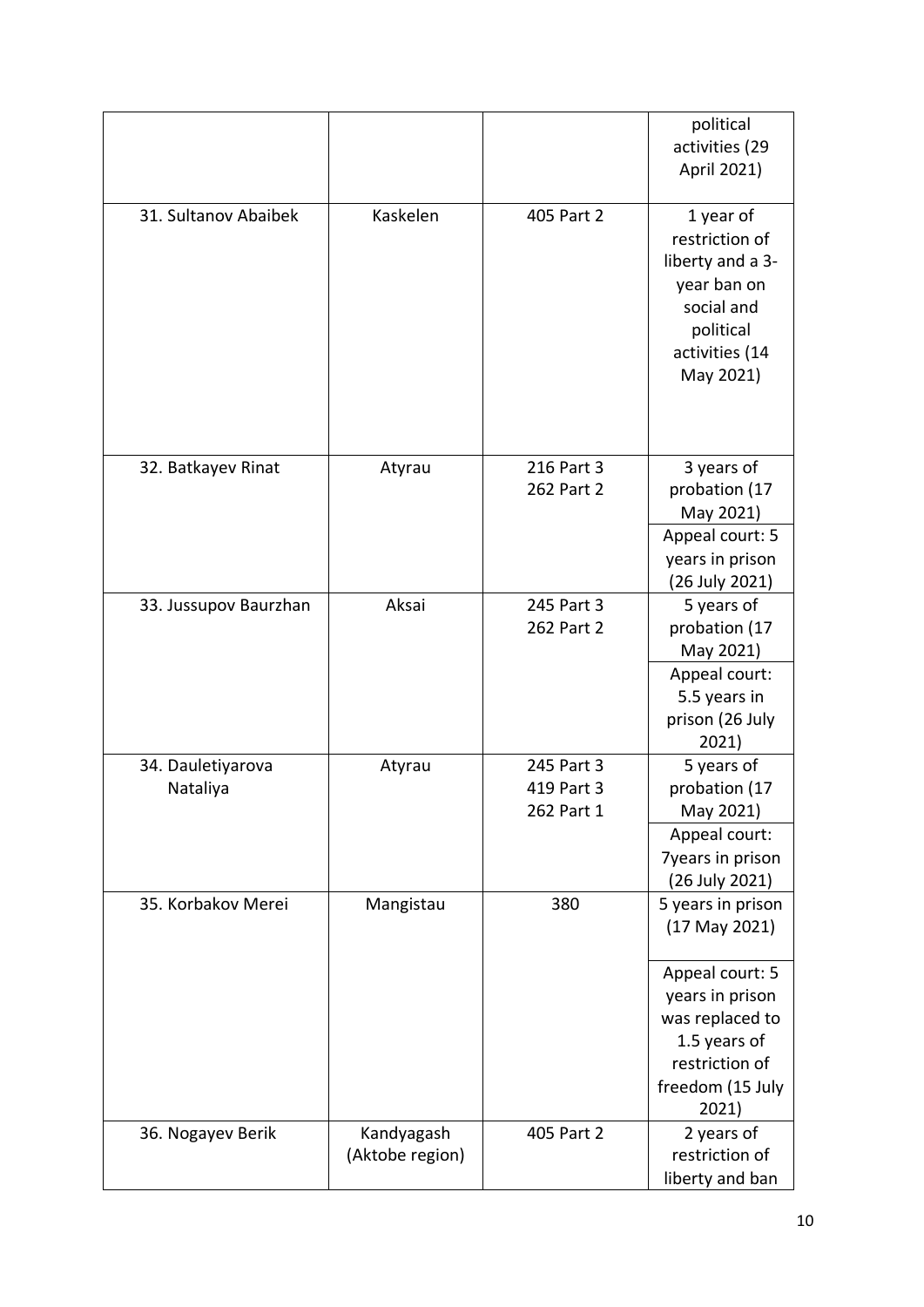|                           |          |                          | on use of social<br>media (26 May<br>2021)                                                                                  |
|---------------------------|----------|--------------------------|-----------------------------------------------------------------------------------------------------------------------------|
| 37. Ashtayev<br>Zhanmurat | Shymkent | 405 Part 2<br>296 Part 2 | 2 years of<br>restriction of<br>liberty and a 3-<br>year ban on<br>social and<br>political<br>activities (1 June<br>2021)   |
| 38. Faizullayev Yerlan    | Shymkent | 405 Part 2               | 1.5 years of<br>restriction of<br>liberty and a 3-<br>year ban on<br>social and<br>political<br>activities (1 June<br>2021) |
| 39. Abildayev Nurzhan     | Shymkent | 405 Part 2               | 1.5 years of<br>restriction of<br>liberty and a 3-<br>year ban on<br>social and<br>political<br>activities (1 June<br>2021) |
| 40. Syzdykov Aidar        | Astana   | 405 Part 1<br>405 Part 2 | 3 years of<br>restriction of<br>liberty and a 5-<br>year ban on<br>social and<br>political<br>activities (3 June<br>2021)   |
| 41. Khasenov Daryn        | Bayanaul | 405 Part 2               | 1.5 years of<br>restriction of<br>liberty and a 3-<br>year ban on<br>social and<br>political<br>activities (1 June          |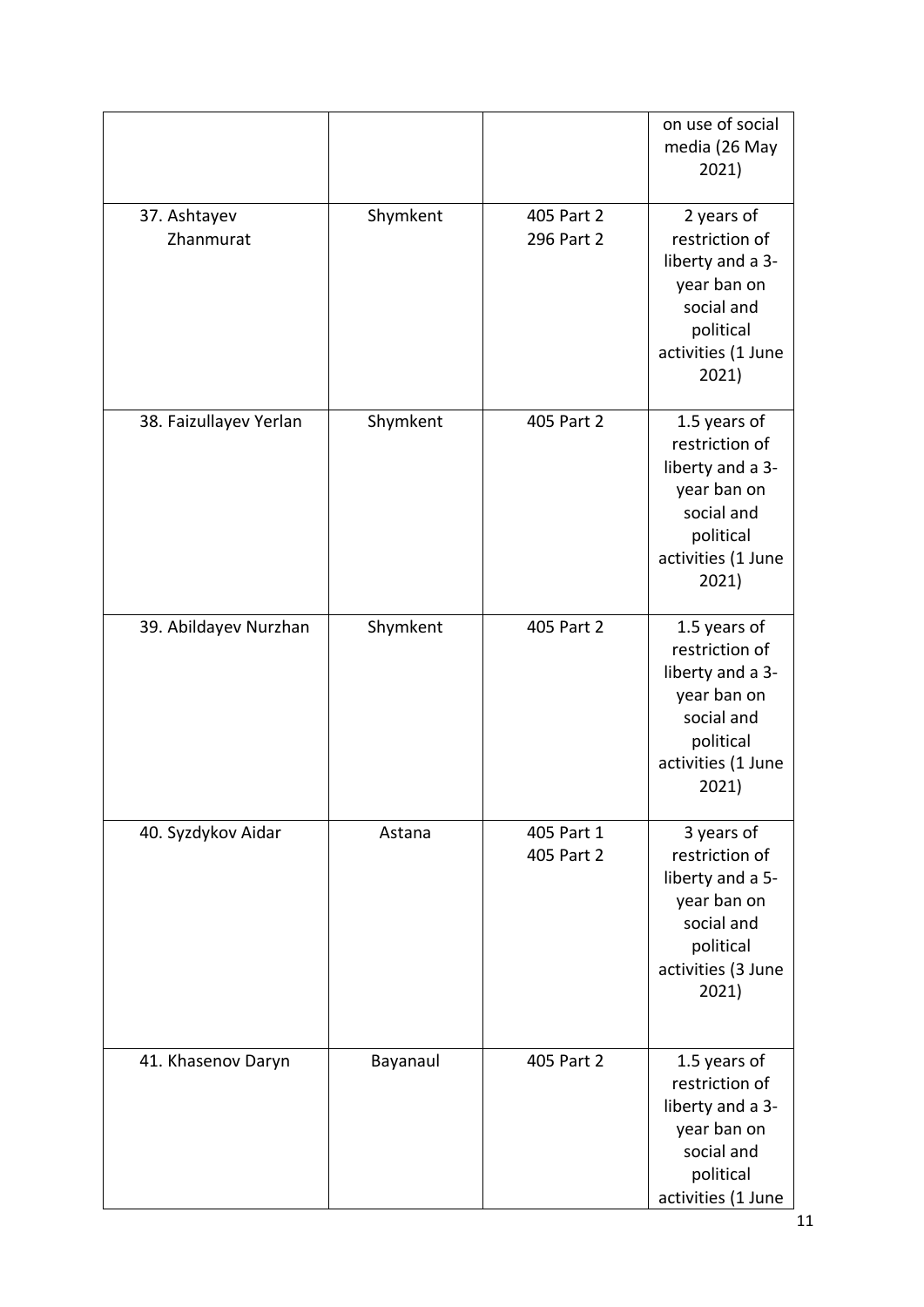|                           |           |            | 2021)                                                                                                                       |
|---------------------------|-----------|------------|-----------------------------------------------------------------------------------------------------------------------------|
| 42. Kaluova Nurgul        | Pavlodar  | 405 Part 2 | 1.5 years of<br>restriction of<br>liberty and a 3-<br>year ban on<br>social and<br>political<br>activities (4 June<br>2021) |
| 43. Zhamaliyev Zhanat     | Ekibastuz | 405 Part 2 | 1 year of<br>restriction of<br>liberty and a 3-<br>year ban on<br>social and<br>political<br>activities (4 June<br>2021)    |
| 44. Amrenov Kaliaskar     | Ekibastuz | 405 Part 2 | 1 year of<br>restriction of<br>liberty and a 3-<br>year ban on<br>social and<br>political<br>activities (4 June<br>2021)    |
| 45. Appasov Maksut        | Ekibastuz | 405 Part 2 | 1 year of<br>restriction of<br>liberty and a 3-<br>year ban on<br>social and<br>political<br>activities (4 June<br>2021)    |
| 46. Mukhamedov<br>Nurzhan | Shymkent  | 405        | 2 years of<br>restriction of<br>liberty and a 3-<br>year ban on<br>social and<br>political<br>activities (15<br>June 2021)  |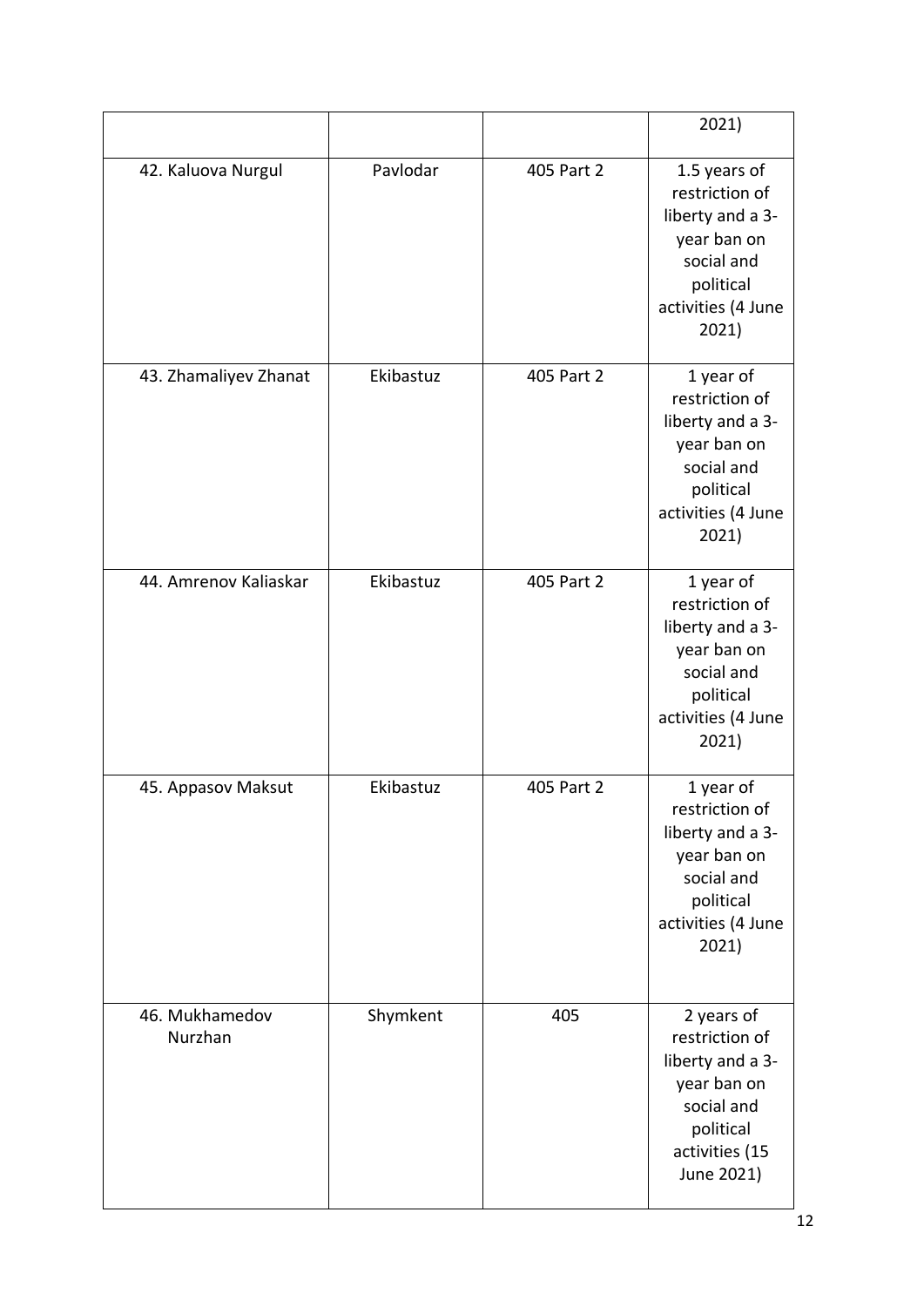| 47. Kayyrbek Askar           | Astana                    | 405 Part 1       | 1.5 years of jail<br>(21 June 2021)                                                                                                       |
|------------------------------|---------------------------|------------------|-------------------------------------------------------------------------------------------------------------------------------------------|
|                              |                           |                  | 2.2 of jail $(2)$<br>September<br>$2021$ ) – appeal<br>trial                                                                              |
| 48. Myrzaliyeva Ainur        | Astana                    | 405 Part 1 and 2 | 3 years of<br>restriction of<br>liberty and a 5-<br>year ban on<br>social and<br>political<br>activities (7 July<br>2021)                 |
| 49. Zhakhin Serik            | Astana                    | 405 Part 1 and 2 | 3 years of<br>restriction of<br>liberty and a 5-<br>year ban on<br>social and<br>political<br>activities (9 July<br>2021)                 |
| 50. Reikhert Roman           | Martuk (Aktobe<br>region) | 378<br>380       | 2 years of<br>restriction of<br>liberty (19 July<br>2021)                                                                                 |
| 51. Nasyrkhanov<br>Burkutbay | Satpayev                  | 405 Part 2       | 1 year and 6<br>months of<br>restriction of<br>liberty and a 3-<br>year ban on<br>social and<br>political<br>activities (21 July<br>2021) |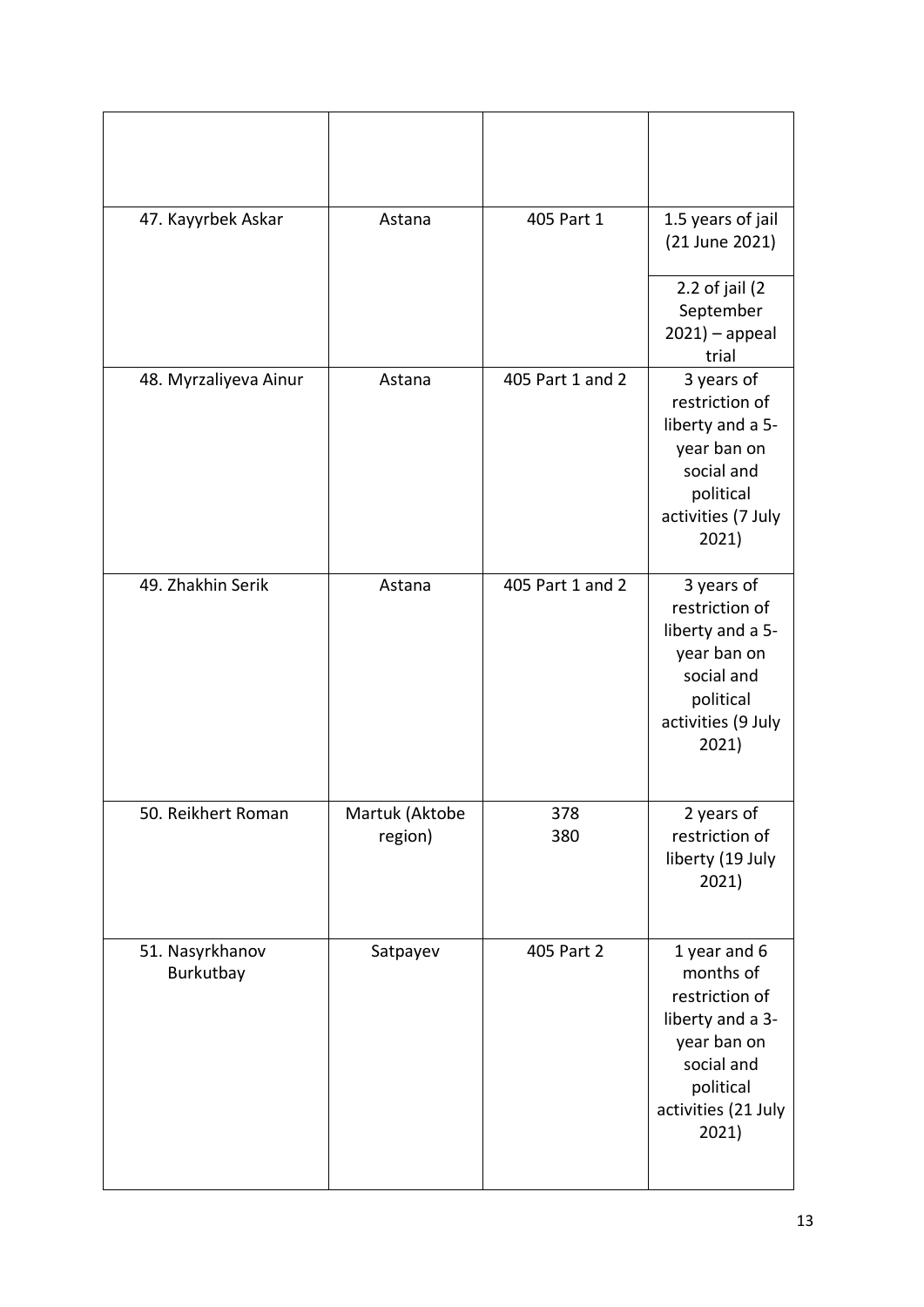| 52. Zhunusov Zhanibek       | Astana | 405 Part 2       | 2 years of<br>restriction of<br>liberty and a 3-<br>year ban on<br>social and<br>political<br>activities (26 July<br>2021)          |
|-----------------------------|--------|------------------|-------------------------------------------------------------------------------------------------------------------------------------|
| 53. Kalassov Askar          | Aktobe | 405 Part 2       | 2 years of<br>restriction of<br>liberty and a 2-<br>year ban on use<br>of social media<br>(4 August 2021)                           |
| 54. Onlanbekkyzy Assel      | Astana | 405 Part 1       | 3 years of<br>restriction of<br>liberty and a 5-<br>year ban on<br>social and<br>political<br>activities (4<br><b>August 2021)</b>  |
| 55. Zhakupova Aliya         | Astana | 405 Part 2       | 2 years of<br>restriction of<br>liberty and a 3-<br>year ban on<br>social and<br>political<br>activities (11<br><b>August 2021)</b> |
| 56. Akhmetov Ulasbek        | Almaty | 405 Part 1 and 2 | 2 years of jail<br>and a 5-year ban<br>on social and<br>political<br>activities (31<br><b>August 2021)</b>                          |
| 57. Zhaubatyrov<br>Asylkhan | Aktobe | 405 Part 2       | 1 year of<br>restriction of<br>liberty and a 1-<br>year ban on<br>social and<br>political                                           |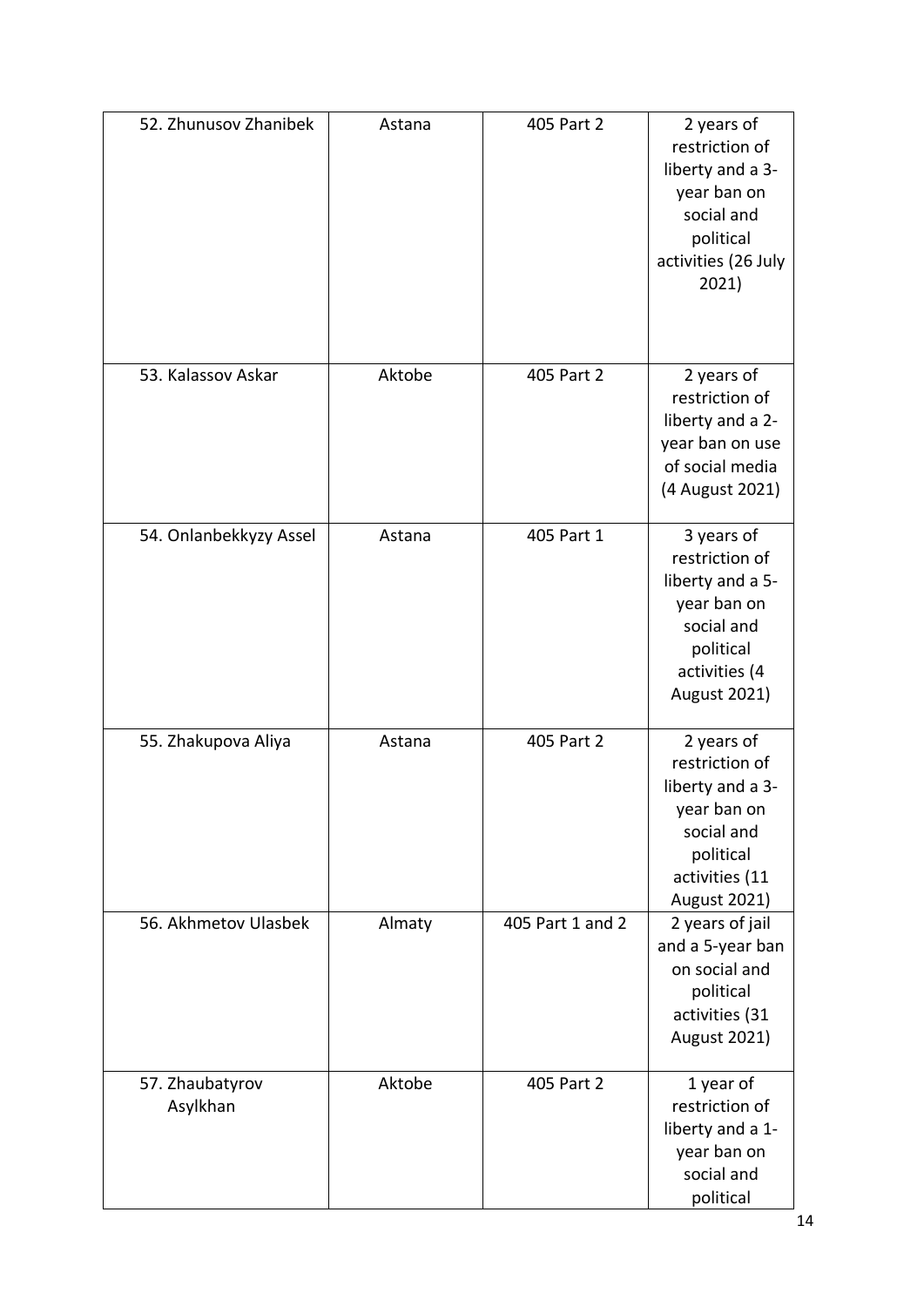|                     |          |                  | activities (10    |
|---------------------|----------|------------------|-------------------|
|                     |          |                  | September 2021    |
| 58. Lesbayeva Altyn | Astana   | 405 Part 2       | 2 years of        |
|                     |          |                  | restriction of    |
|                     |          |                  | liberty and a 3-  |
|                     |          |                  | year ban on       |
|                     |          |                  | social and        |
|                     |          |                  | political         |
|                     |          |                  | activities (14    |
|                     |          |                  | September 2021    |
| 59. Dosmambetova    | Shymkent | 405 Part 1 and 2 | 2.5 years of      |
| Lyazzat             |          |                  | restriction of    |
|                     |          |                  | liberty and a 5-  |
|                     |          |                  | year ban on       |
|                     |          |                  | social and        |
|                     |          |                  | political         |
|                     |          |                  | activities (14    |
|                     |          |                  | September 2021    |
|                     |          |                  |                   |
| 60. Zheksebayev     | Almaty   | 405 Part 1 and 2 | 5 years in prison |
| Askhat              |          |                  | and a 5-year ban  |
|                     |          |                  | on social and     |
|                     |          |                  | political         |
|                     |          |                  | activities (11    |
|                     |          |                  | October 2021)     |
| 61. Begimbetov Abai | Almaty   | 405 Part 1 and 2 | 5 years in prison |
|                     |          |                  | and a 5-year ban  |
|                     |          |                  | on social and     |
|                     |          |                  | political         |
|                     |          |                  | activities (11    |
|                     |          |                  | October 2021)     |
|                     |          |                  |                   |
| 62. Klyshev Kairat  | Almaty   | 405 Part 1 and 2 | 5 years in prison |
|                     |          |                  | and a 5-year ban  |
|                     |          |                  | on social and     |
|                     |          |                  | political         |
|                     |          |                  | activities (11    |
|                     |          |                  | October 2021)     |
|                     |          |                  |                   |
| 63. Rakhimzhanov    | Almaty   | 405 Part 1 and 2 | 5 years in prison |
| Noyan               |          |                  | and a 5-year ban  |
|                     |          |                  | on social and     |
|                     |          |                  | political         |
|                     |          |                  | activities (11    |
|                     |          |                  | October 2021)     |
|                     |          |                  |                   |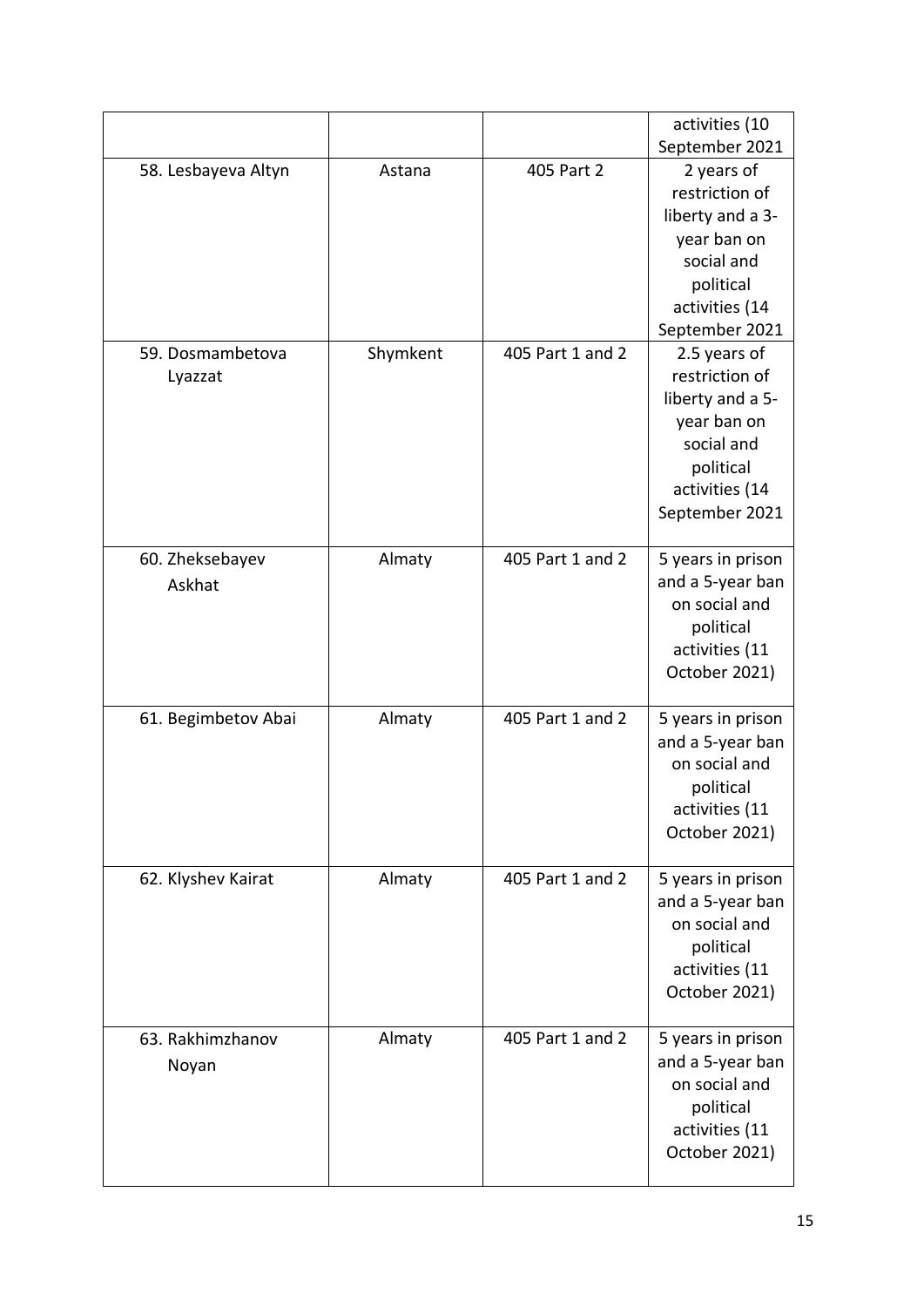| 64. Baimagambetova<br>Diana   | Almaty | 405 Part 2 | 2 years of<br>restriction of<br>liberty and a 3-<br>year ban on<br>social and<br>political<br>activities (11<br>October 2021)                                                                 |
|-------------------------------|--------|------------|-----------------------------------------------------------------------------------------------------------------------------------------------------------------------------------------------|
| 65. Aspandiyarova<br>Dametkan | Almaty | 405 Part 2 | 2 years of<br>restriction of<br>liberty and a 3-<br>year ban on<br>social and<br>political<br>activities (11<br>October 2021)                                                                 |
| 66. Dzhaukerova<br>Gulzipa    | Almaty | 405 Part 2 | 1 year of<br>restriction of<br>liberty and a 3-<br>year ban on<br>social and<br>political<br>activities (11<br>October 2021)                                                                  |
| 67. Dzhumaniyazova<br>Ninagul | Almaty | 405 Part 2 | 1 year of<br>restriction of<br>liberty and a 3-<br>year ban on<br>social and<br>political<br>activities (11<br>October 2021)                                                                  |
| 68. Koziyev Yermek            | Almaty | 405 Part 2 | 1 year of<br>restriction of<br>liberty and a 3-<br>year ban on<br>social and<br>political<br>activities (11<br>October 2021<br>1 year of<br>restriction of<br>liberty and a 3-<br>year ban on |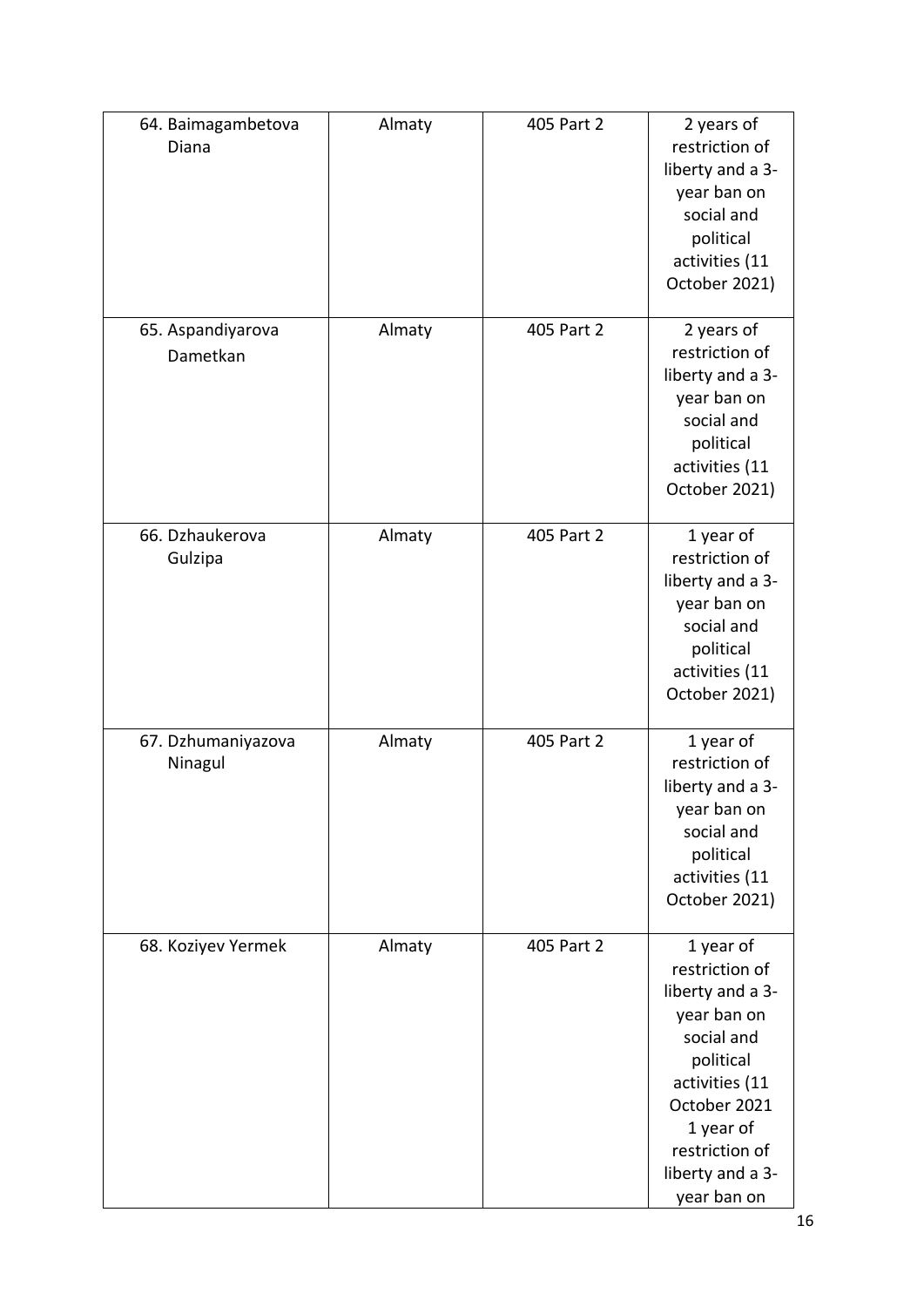|                        |        |            | social and<br>political<br>activities (11<br>October 2021)                                                                   |
|------------------------|--------|------------|------------------------------------------------------------------------------------------------------------------------------|
| 69. Smagulov Bolat     | Almaty | 405 Part 2 | 1 year of<br>restriction of<br>liberty and a 3-<br>year ban on<br>social and<br>political<br>activities (11<br>October 2021) |
| 70. Valiyev Darkhan    | Almaty | 405 Part 2 | 1 year of<br>restriction of<br>liberty and a 3-<br>year ban on<br>social and<br>political<br>activities (11<br>October 2021) |
| 71. Alibekov Bagdaulet | Almaty | 405 Part 2 | 1 year of<br>restriction of<br>liberty and a 3-<br>year ban on<br>social and<br>political<br>activities (11<br>October 2021) |
| 72. Kurbanov Marat     | Almaty | 405 Part 2 | 1 year of<br>restriction of<br>liberty and a 3-<br>year ban on<br>social and<br>political<br>activities (11<br>October 2021) |
| 73. Okhasov Orynbai    | Uralsk | 405 Part 2 | 1 year of<br>restriction of<br>liberty and a 1-<br>year ban on<br>social and<br>political                                    |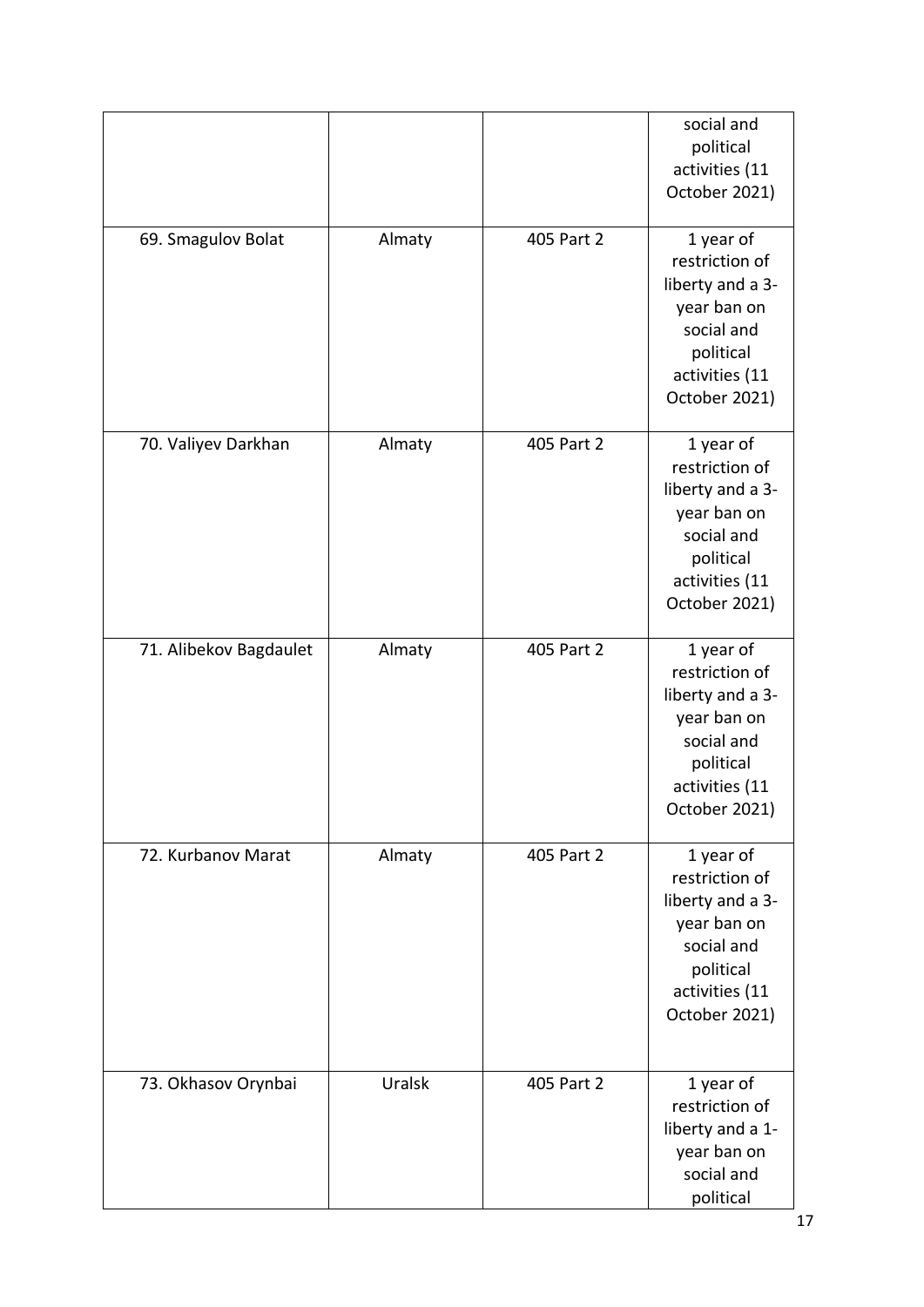|                           |             |                                        | activities (18<br>November 2021)                                                                                                 |
|---------------------------|-------------|----------------------------------------|----------------------------------------------------------------------------------------------------------------------------------|
| 74. Ismakova Aizhan       | Aktau       | 405 Part 2                             | 1 year of<br>restriction of<br>liberty and 2.5<br>years of ban on<br>social and<br>political<br>activities (20<br>December 2021) |
| 75. Kanaliyev Abzal       | Aktau       | 405 Part 2<br>293 Part 2               | 1 year of<br>restriction of<br>liberty and 2.5<br>years of ban on<br>social and<br>political<br>activities (20<br>December 2021) |
| 76. Sapiyev Murat         | Almaty      | 405 Part 1<br>405 Part 2               | 3 years of<br>restriction of<br>liberty and 5<br>years of ban on<br>social and<br>political<br>activities (24<br>March 2022)     |
| 77. Zhunusov<br>Bolatkhan | Taldykorgan | 405 Part 2                             | 1 year of<br>restriction of<br>liberty (22 April<br>2022)                                                                        |
| 78. Amirov Yerulan        | Shymkent    | 174 Part 1<br>256 Part 2<br>405 Part 2 | 7 years of<br>imprisonment<br>(16 May 2022)                                                                                      |

#### **3. THE LIST OF PERSONS CRIMINALLY PROSECUTED FOR POLITICAL REASONS - 68 PERSONS**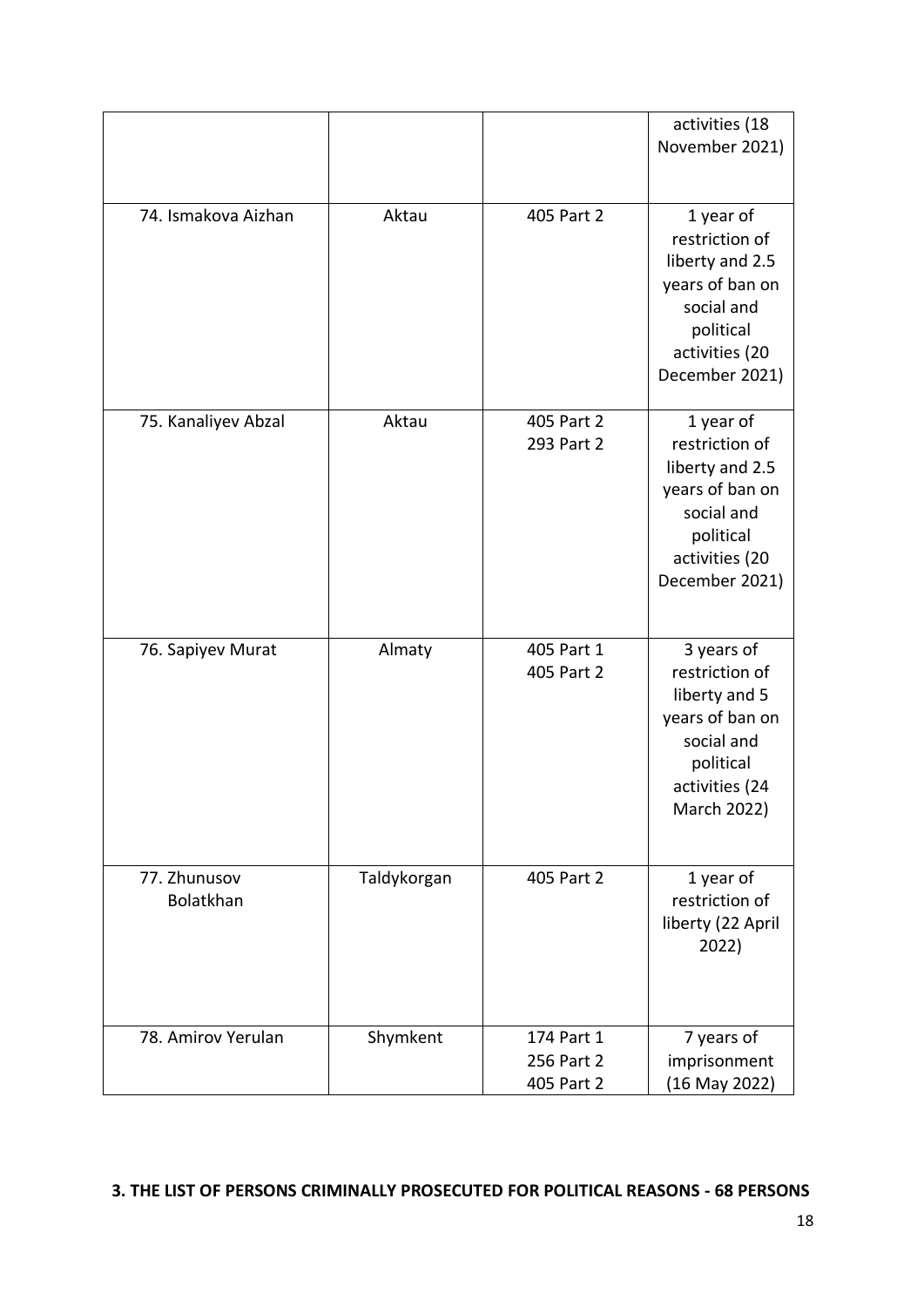| <b>Surname and Name</b>      | City                                                 | <b>Article</b> | <b>Details</b>                    |
|------------------------------|------------------------------------------------------|----------------|-----------------------------------|
|                              | IN PRE-TRIAL DETENTION FACILITY                      |                |                                   |
| 1. Mendygaziyev              | Aksai                                                | 296 Part 2     | In pre-trial                      |
| Bekizhan                     |                                                      | 245 Part 3     | detention                         |
|                              |                                                      | 262 Part 2     |                                   |
|                              |                                                      | 218 Part 3     |                                   |
|                              |                                                      |                |                                   |
|                              |                                                      |                |                                   |
|                              | <b>UNDER HOUSE ARREST</b>                            |                |                                   |
| 2. Yeskendirova              | Uralsk                                               | 405 part 2     | Suspect                           |
| Marua                        |                                                      |                |                                   |
| 3. Orazbayeva                | Uralsk                                               | 405 part 2     | Suspect                           |
| Amangeldy                    |                                                      |                |                                   |
|                              | NOT UNDER ARREST (AT RISK OF ARREST OR IMPRISONMENT) |                |                                   |
| 1. Dzhaukerova<br>Gulzipa    | Almaty                                               | 258 Part 2     |                                   |
| Imangaliyeva<br>2.           | Almaty                                               | 405 Part 2     |                                   |
| <b>Bibigul</b>               |                                                      | 258 Part 2     |                                   |
|                              |                                                      |                |                                   |
| 3. Bisembayev Ilyas          | Almaty                                               | 405 Part 2     |                                   |
| 4. Iskakov Zhanat            | Almaty                                               | 405 Part 2     |                                   |
| 5. Yusupov Niyazbek          | Almaty                                               | 405 Part 2     |                                   |
| Nurpeisov Kalas<br>6.        | Almaty                                               | 405 Part 2     |                                   |
| 7. Ashiraliyev Anuar         | Almaty                                               | 405 Part 2     |                                   |
| 8. Tuksikova Aklima          | Aktobe                                               | 405 Part 2     | Witness entitled<br>to protection |
| 9. Moldagainov<br>Aspandiyar | Uralsk                                               | 405 Part 2     |                                   |
| 10. Gabdrasheva<br>Zhanar    | Uralsk                                               | 405 Part 2     | Witness                           |
| 11. Bazenov Dastan           | Uralsk                                               | 405 Part 2     | Witness                           |
| 12. Baibulova Klara          | Aksai (WKR)                                          | 405 Part 2     | Witness                           |
| 13. Sabyrov Omirbai          | <b>Taraz</b>                                         | 405 Part 2     |                                   |
| 14. Kyrykbayev Yeldos        | <b>Taraz</b>                                         | 405 Part 2     |                                   |
| 15. Mustafayev<br>Shakizada  | Kyzylorda                                            | 405 Part 1     | Witness                           |
| 16. Torekuly Karzhau         | Kyzylorda                                            | 405 Part 1     | Witness                           |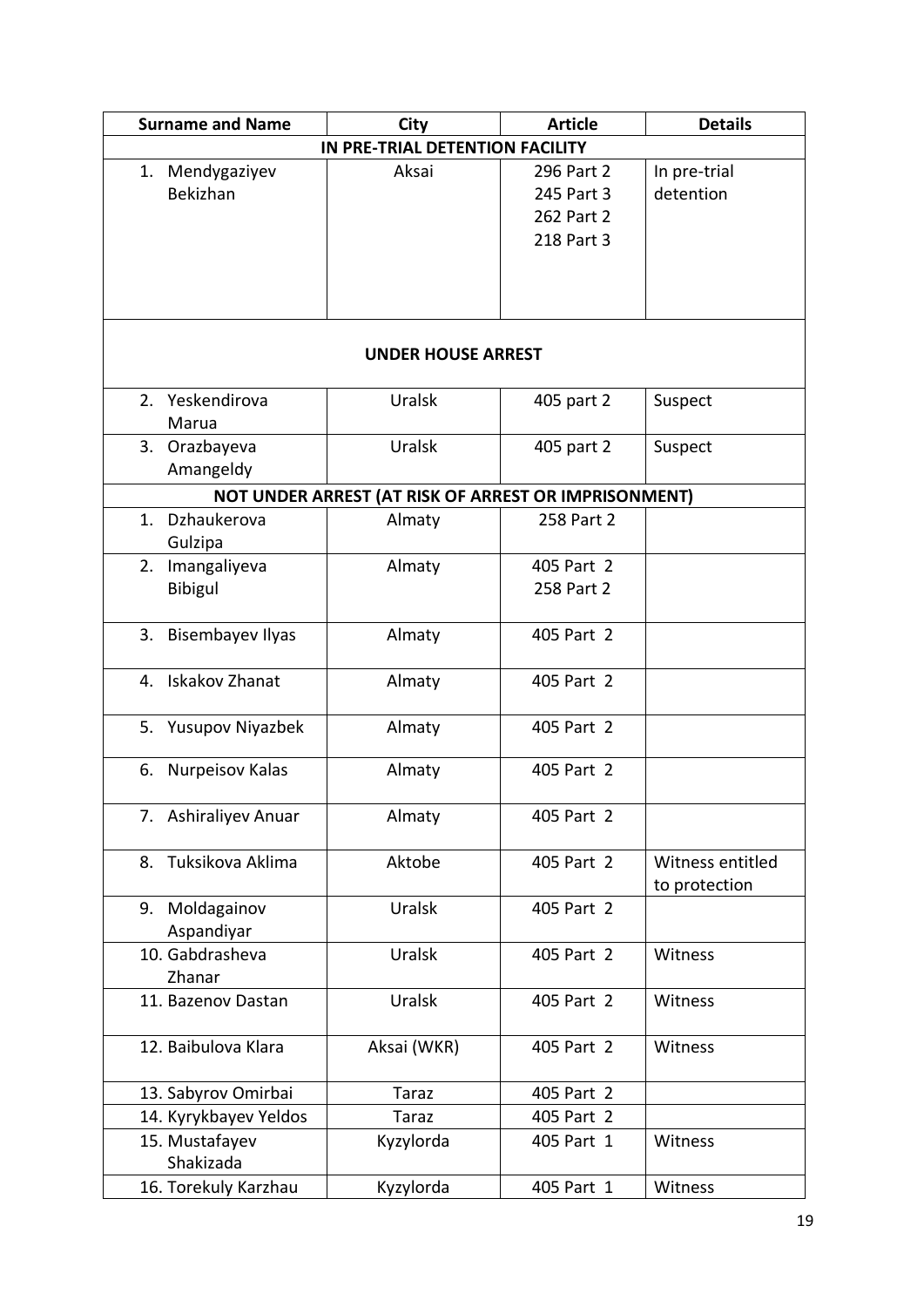| 17. Serikpekova Nazym            | Astana        | 405 Part 2 | Witness entitled<br>to protection         |
|----------------------------------|---------------|------------|-------------------------------------------|
| 18. Shukeyeva Anna               | Astana        | 258 part 2 | The case opened<br>on 26 December<br>2020 |
| 19. Atuzbayev<br><b>Baurzhan</b> | Astana        | 258 part 2 | The case opened<br>on 26 December<br>2020 |
| 20. Sadyrbayeva Raigul           | Semey         | 258 part 2 | The case opened<br>on 26 December<br>2020 |
| 21. Zhanay Dana                  | Aktobe        | 258 part 2 | The case opened<br>on 26 December<br>2020 |
| 22. Beknazarova<br>Rakilya       | Almaty        | 258 part 2 | The case opened<br>on 26 December<br>2020 |
| 23. Oralbayeva Shara             | Almaty        | 258 part 2 | The case opened<br>on 26 December<br>2020 |
| 24. Kuanyshalin<br>Zhasaral      | Almaty        | 258 part 2 | The case opened<br>on 26 December<br>2020 |
| 25. Demeuov Sadvakas             | Almaty        | 258 part 2 | The case opened<br>on 26 December<br>2020 |
| 26. Shaikhazimova<br>Asem        | Almaty        | 258 part 2 | The case opened<br>on 26 December<br>2020 |
| 27. Zylgarin Daulet              | Akmol village | 405 Part 2 | Witness entitled<br>to protection         |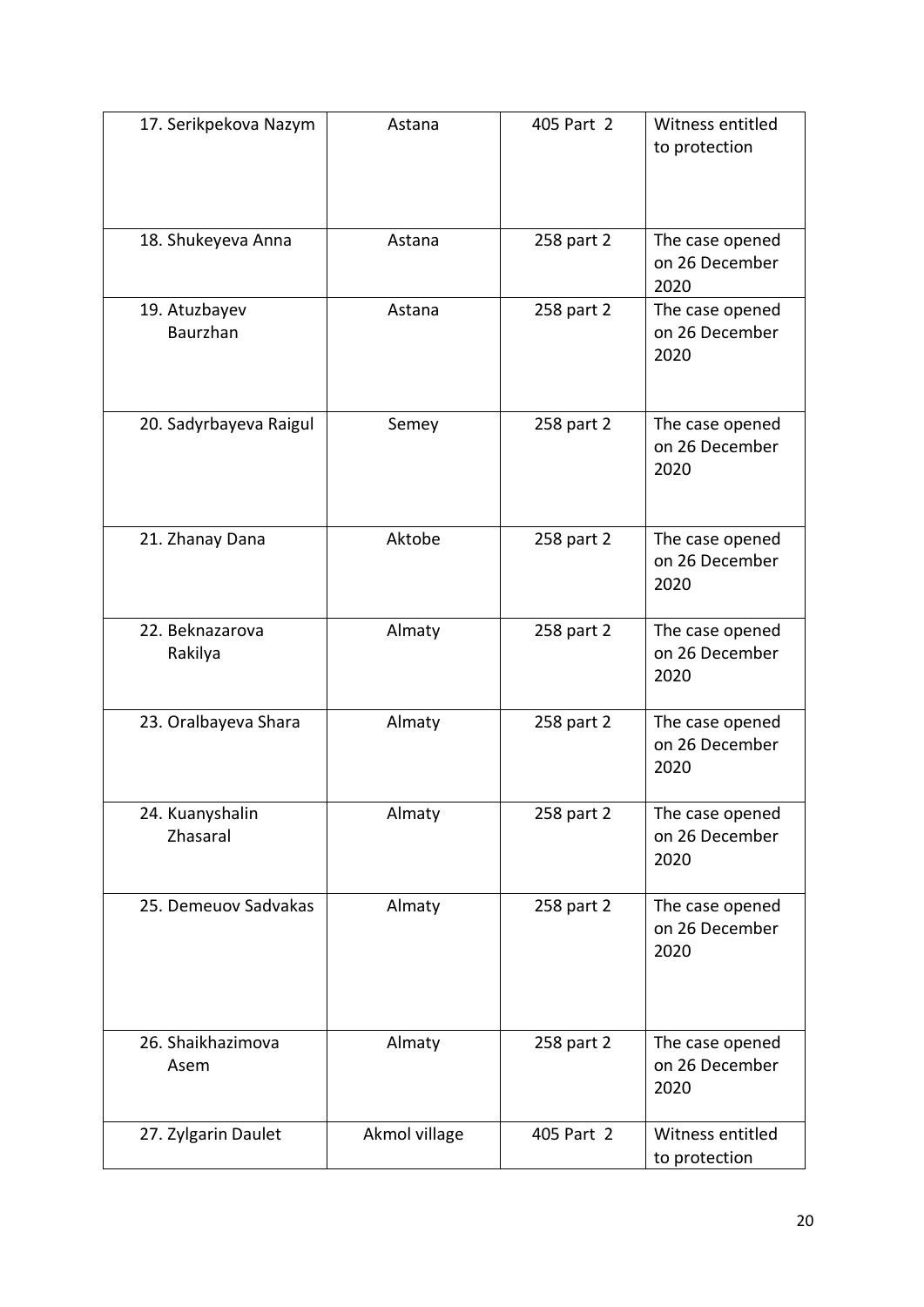| 28. Akisheva Aizhan    | Ereymentau    | 405 Part 2 | Witness entitled<br>to protection |
|------------------------|---------------|------------|-----------------------------------|
|                        |               |            |                                   |
|                        |               |            |                                   |
| 29. Tatayev Nurlybai   | Shymkent      | 405 Part 2 | Suspect                           |
|                        |               | 293 Part 2 |                                   |
|                        |               |            |                                   |
| 30. Myrzabayeva        | Aktau         | 405 Part 2 |                                   |
| Zhanyl                 |               |            | Witness entitled                  |
|                        | Aktau         | 405 Part 2 | to protection<br>Witness entitled |
| 31. Nurgazin Bolat     |               |            | to protection                     |
| 32. Alikhanov          | Aktau         | 405 Part 2 | Witness entitled                  |
| Nurbergen              |               |            | to protection                     |
|                        |               |            |                                   |
| 33. Akhmetov Talgat    | Aktau         | 405 Part 2 | Witness entitled                  |
|                        |               |            | to protection                     |
| 34. Ashikbayeva        | Aktau         | 405 Part 2 | Witness entitled                  |
| Lyazzat                |               |            | to protection                     |
| 35. Nazarov Orazgali   | Aktau         | 405 Part 2 | Witness entitled                  |
|                        |               |            | to protection                     |
| 36. Turdiyeva Ulbolsyn | Aktau         | 405 Part 2 | Witness entitled                  |
| 37. Dzhanzakova        | Aktau         | 405 Part 2 | to protection<br>Witness entitled |
| Sholpan                |               |            | to protection                     |
|                        |               |            |                                   |
|                        |               |            |                                   |
| 38. Kosbayev Bekbol    | Aktau         | 405 Part 2 | Suspect                           |
|                        |               |            |                                   |
|                        |               |            |                                   |
|                        |               |            |                                   |
|                        |               |            |                                   |
| 39. Kanaliyev Abzal    | Aktau         | 405 Part 2 | Suspect                           |
| 40. Ismakova Aizhan    | Aktau         | 405 Part 2 | Suspect                           |
|                        |               |            |                                   |
| 41. Baidakov Ergali    | <b>Beineu</b> | 405 Part 2 | Witness entitled                  |
|                        |               |            | to protection                     |
| 42. Akimov Zhenis      | Zhanaozen     | 405 Part 2 | Witness entitled                  |
| 43. Utekeyeva Sholpan  | Zhanaozen     | 405 Part 2 | to protection<br>Witness entitled |
|                        |               |            | to protection                     |
|                        |               |            |                                   |
|                        |               |            |                                   |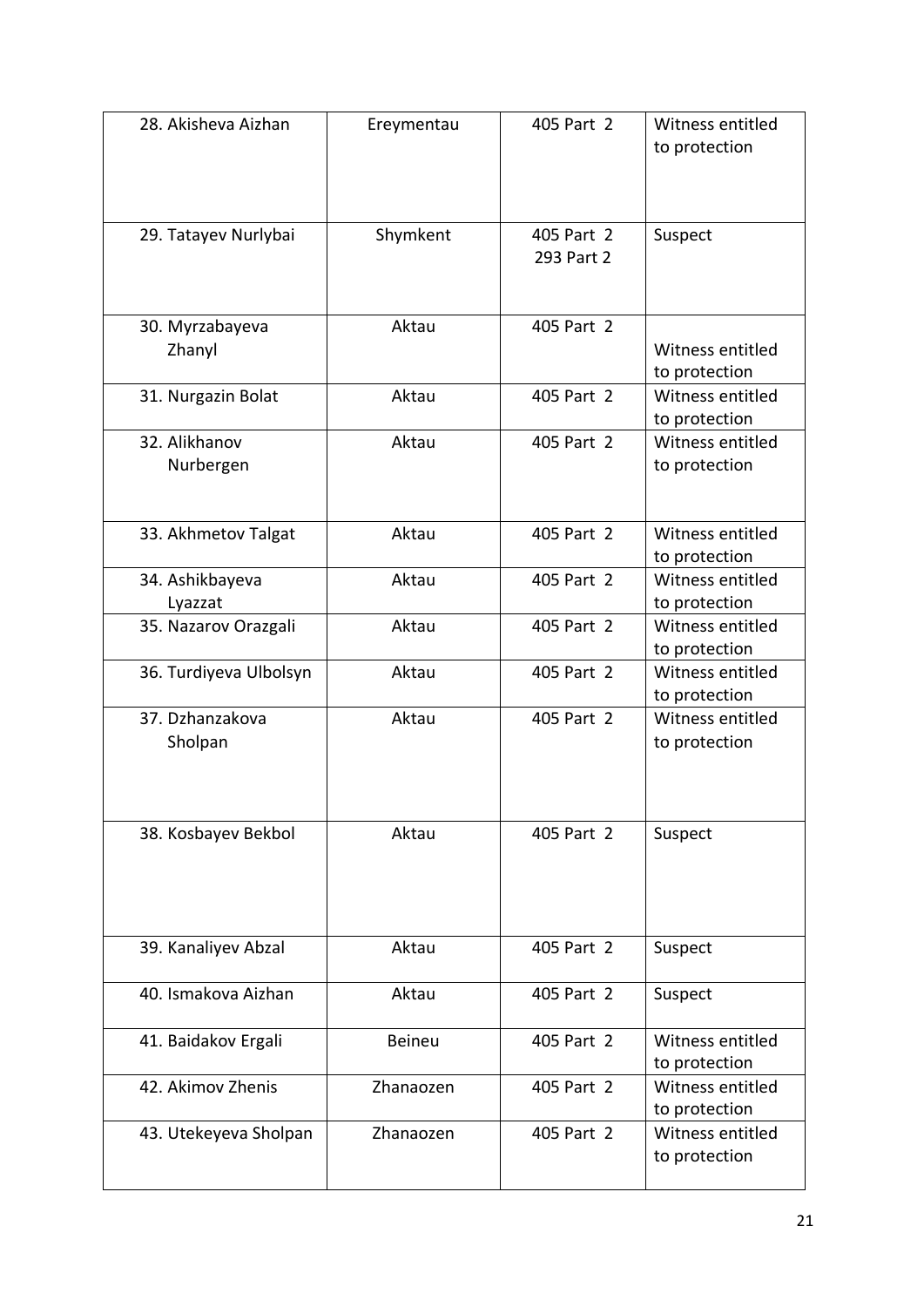| 44. Puzhanskyi Nikita        | Kostanai                              | 405 Part 2                                                                                                                           | Witness                                        |
|------------------------------|---------------------------------------|--------------------------------------------------------------------------------------------------------------------------------------|------------------------------------------------|
| 45. Plyaskovskyi Alexey      | Kostanai                              | 405 Part 2                                                                                                                           | Witness                                        |
| 46. Sand-Akhmet<br>Sandugash | Kostanai                              | 405 Part 2                                                                                                                           | Witness                                        |
| 47. Toleu Ruslan             | Kokshetau                             | 378                                                                                                                                  |                                                |
| 48. Bazarbai Altyn           | Astana                                | 378                                                                                                                                  | Witness entitled<br>to protection              |
| 49. Nesypbayev<br>Galymzhan  | Zhairem village<br>(Karaganda region) | 380 Part 1 ("Use<br>of force in<br>relation of<br>representative<br>of authority")                                                   | Status - witness<br>entitled to<br>protection. |
| 50. Suleimenova<br>Almira    | Ust-Kamenogorsk                       | 274 Part 2<br>("dissemination<br>of knowingly<br>false<br>information")                                                              | Witness entitled<br>to protection              |
| 51. Kaliyeva Danaya          | Almaty                                | 274                                                                                                                                  | Witness entitled<br>to protection              |
| 52. Turymbetov Marat         | Almaty                                | 274                                                                                                                                  | Witness entitled<br>to protection              |
| 53. Budarov Anton            | Almaty                                | 274                                                                                                                                  |                                                |
| 54. Akhmediyarov<br>Lukpan   | Uralsk                                | 147 Part 4<br>("Violation of<br>integrity of<br>private life and<br>the legislation<br>on personal data<br>and their<br>protection") | Witness entitled<br>to protection              |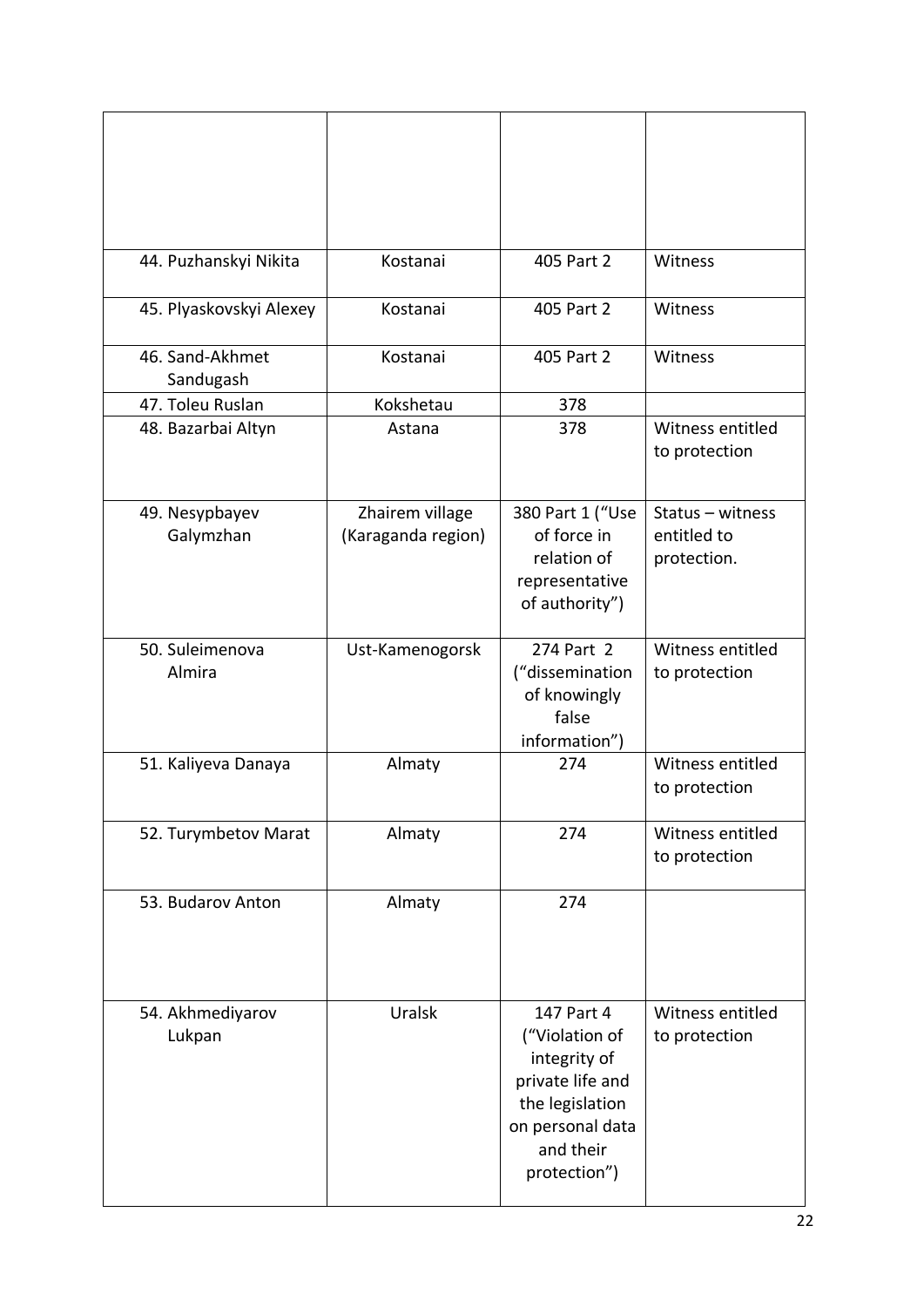| 55. Mendygaziev         | Aksai           | 245 part 3    |  |
|-------------------------|-----------------|---------------|--|
| <b>Barlyk</b>           |                 | 262 part 1    |  |
|                         |                 | 218 part 3    |  |
|                         |                 |               |  |
| 56. Janteleyeva Bakhtli | Aksai           | 245 part 3    |  |
|                         |                 |               |  |
| 57. Goliussov Vladimir  | Aksai           | 238 part 1    |  |
| 58. Smolak Sergey       | Aksai           |               |  |
|                         |                 | 262 part 1    |  |
|                         |                 |               |  |
| 59. Mendygaziyev        | West Kazakhstan | 188-1 (cattle |  |
| Kalyk                   | Region          | rustling)     |  |
| 60. Mendygaziyev Erik   | West Kazakhstan | 188-1 (cattle |  |
|                         | Region          | rustling)     |  |
|                         |                 |               |  |
|                         |                 |               |  |
| 61. Almukhanov Rasim    | West Kazakhstan | 188-1 (cattle |  |
|                         | Region          | rustling)     |  |
|                         |                 |               |  |
| 62. Mendygaziyev        | West Kazakhstan | 296 part 2    |  |
| Abay                    | Region          |               |  |
| 63. Mendygaziyev        | West Kazakhstan | 245 part 3    |  |
| Arman                   | Region          | 218 part 3    |  |
|                         |                 | 262 part 2    |  |
| 64. Jussupov Baurzhan   | Atyrau          | 245 part 3    |  |
|                         |                 | 218 part 3    |  |
|                         |                 | 262 part 2    |  |
|                         |                 |               |  |
| 65. Dushanov Bulat      | Atyrau          | 245 part 3    |  |
|                         |                 | 262 part 2    |  |

# **4. THE LIST OF PERSONS WHO RECEIVED POLITICALLY MOTIVATED LAWSUITS**

| <b>Name and Surname</b> | Citv        | <b>Article</b>      | <b>Details</b>       |
|-------------------------|-------------|---------------------|----------------------|
| Sadvakasova             | Stepnogorsk | Claims from         | Insult of honour and |
| Aiva                    |             | Yeleusizov Zhanabai | dignity              |
|                         |             |                     |                      |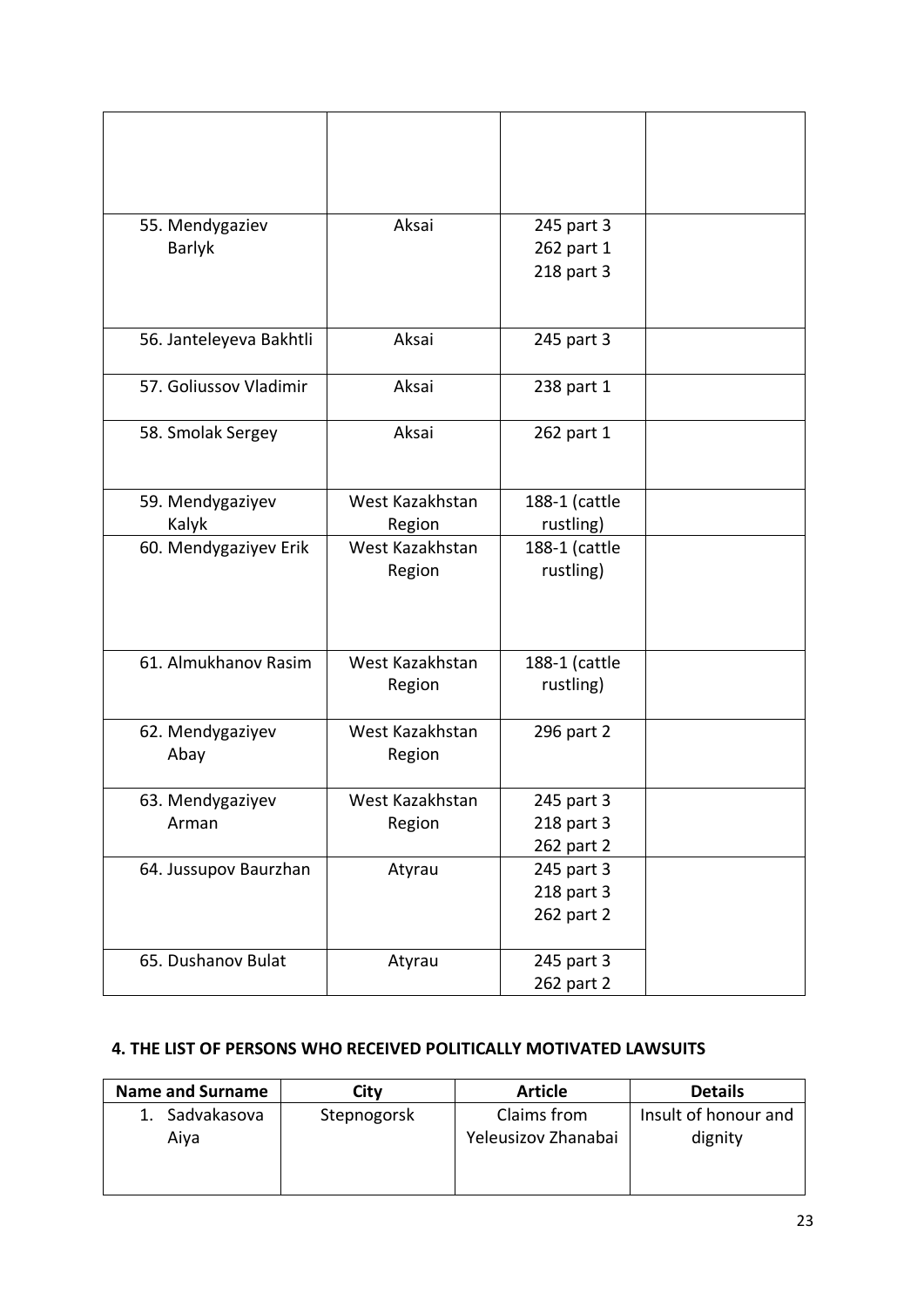## **The list of human rights defenders subject to political persecution:**

- 1. Shukeyeva Anna
- 2. Mukhambetova Saule
- 3. Imangaliyeva Bibigul
- 4. Khassenov Daryn
- 5. Kaluova Nurgul
- 6. Zhamaliyev Zhanat
- 7. Sadyrbayeva Raigul
- 8. Isenova Aliya
- 9. Khassenov Daniyar
- 10. Tuxikova Altynai
- 11. Zhanay Dana
- 12. Nurusheva Alma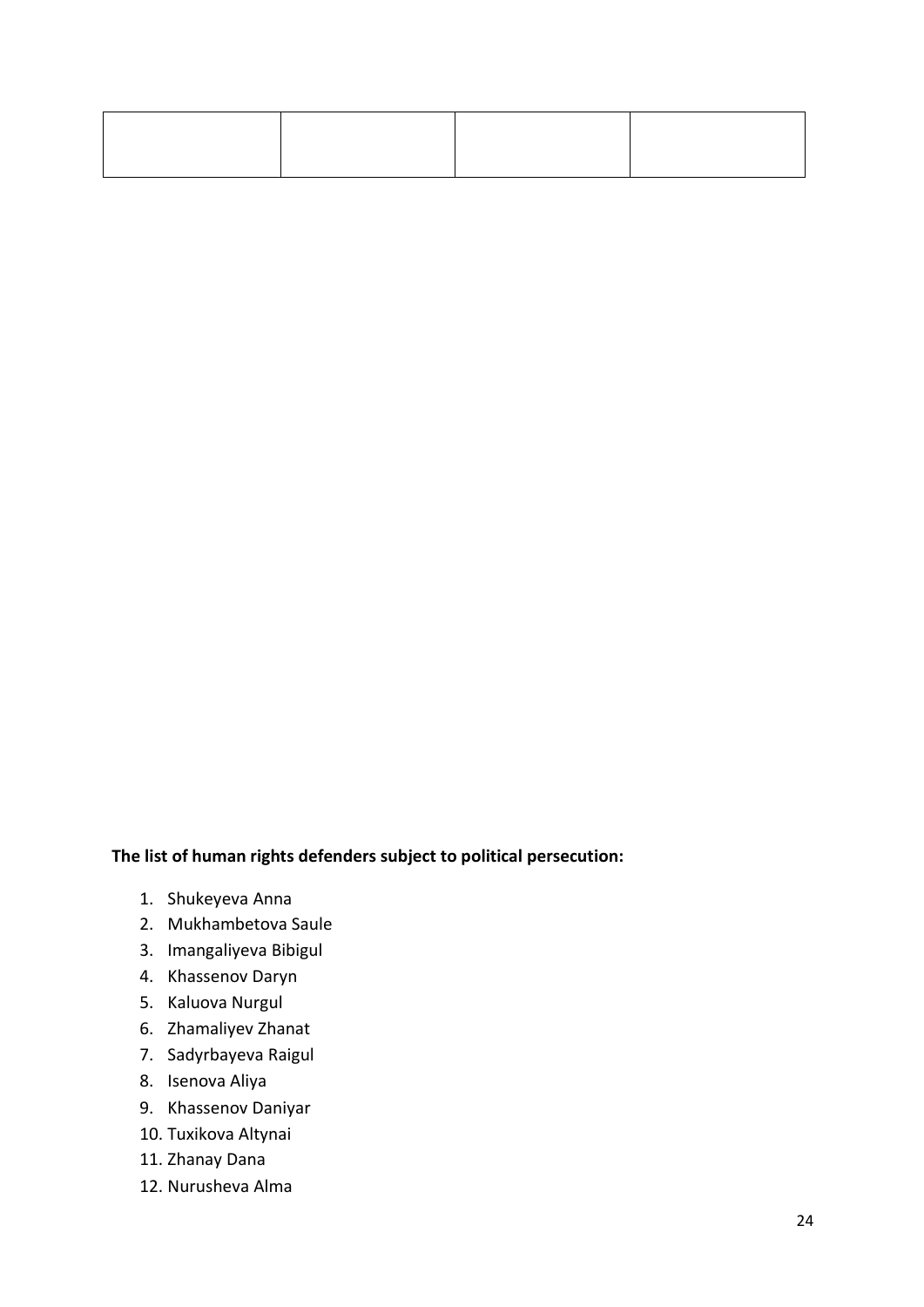- 13. Sultanov Abaibek
- 14. Nariman Zukhra
- 15. Turdiyeva Ulbolsyn
- 16. Sadvakasova Aiya
- 17. Musayeva Roza
- 18. Mendygaziyev Barlyk
- 19. Serikpekova Nazym
- 20. Dzhanzakova Sholpan
- 21. Ismakova Aizhan
- 22. Zhakupova Aliya
- 23. Toregozhina Bakytzhan
- 24. Bekkulova Shalipa

## **The list of ethnic Kazakhs subject to political persecution and human rights violations:**

- 1. Alimuly Murager
- 2. Musakhanuly Kaster
- 3. Akankyzy Kaisha
- 4. Tabarak Tlek
- 5. Kunbolat Baibolat
- 6. Khalida Akytkan
- 7. Kurmangaliyeva Gaukhar
- 8. Maken Zhamilya
- 9. Omirali Gulbaran
- 10. Kosdaulet Gulnur
- 11. Myrzan Almakhan
- 12. Ermekbai Nurzat